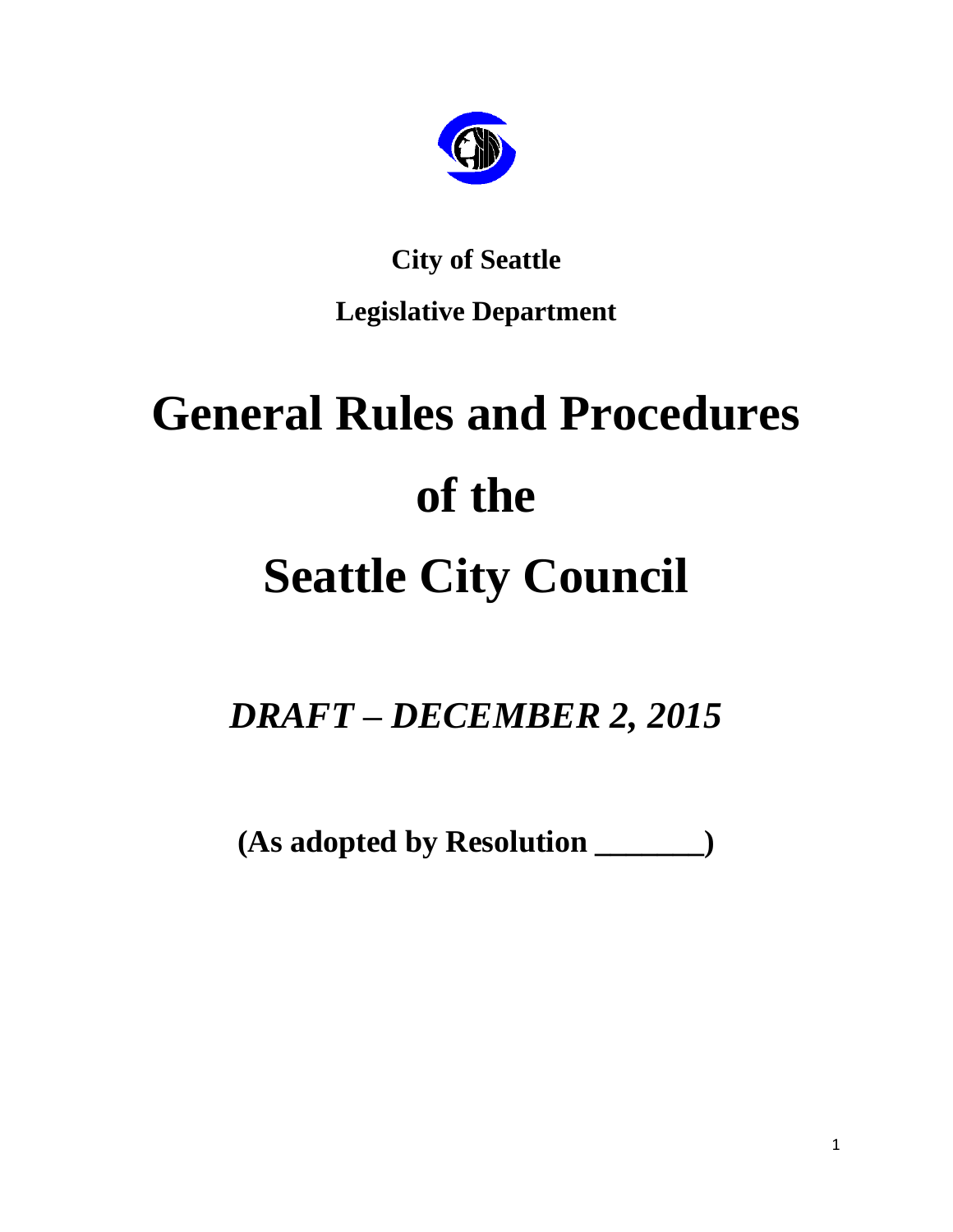# **GENERAL RULES AND PROCEDURES**

# **OF THE SEATTLE CITY COUNCIL**

## **Table of Contents**

#### **I. COUNCIL COMPOSITION, POWERS, AND DUTIES**

- **A. Council.**
- **B. Members.**
- **C. President.**
- **D. President Pro Tem.**

#### **II. FULL COUNCIL MEETINGS**

- **A. Regular Meetings.**
- **B. Special Meetings.**
- **C. Emergency Meetings.**
- **D. Attendance.**

#### **III. FULL COUNCIL BUSINESS**

- **A. Legislation.**
- **B. Order of Business.**
- **C. Vetoed Bills.**
- **D. Journal of the Proceedings of the Seattle City Council.**

#### **IV. PARLIAMENTARY PROCEDURES**

- **A. Rules of Debate.**
- **B. Consideration of Motions.**
- **C. Amendment Form.**
- **D. Parliamentary Inquiry.**
- **E. Recognition by the Chair.**
- **F. Division of a Question.**
- **G. Point of Order.**
- **H. Call the Question.**
- **I. Hold to a Certain Time.**
- **J. Lay on the Table.**
- **K. Take from the Table.**
- **L. Hold Indefinitely.**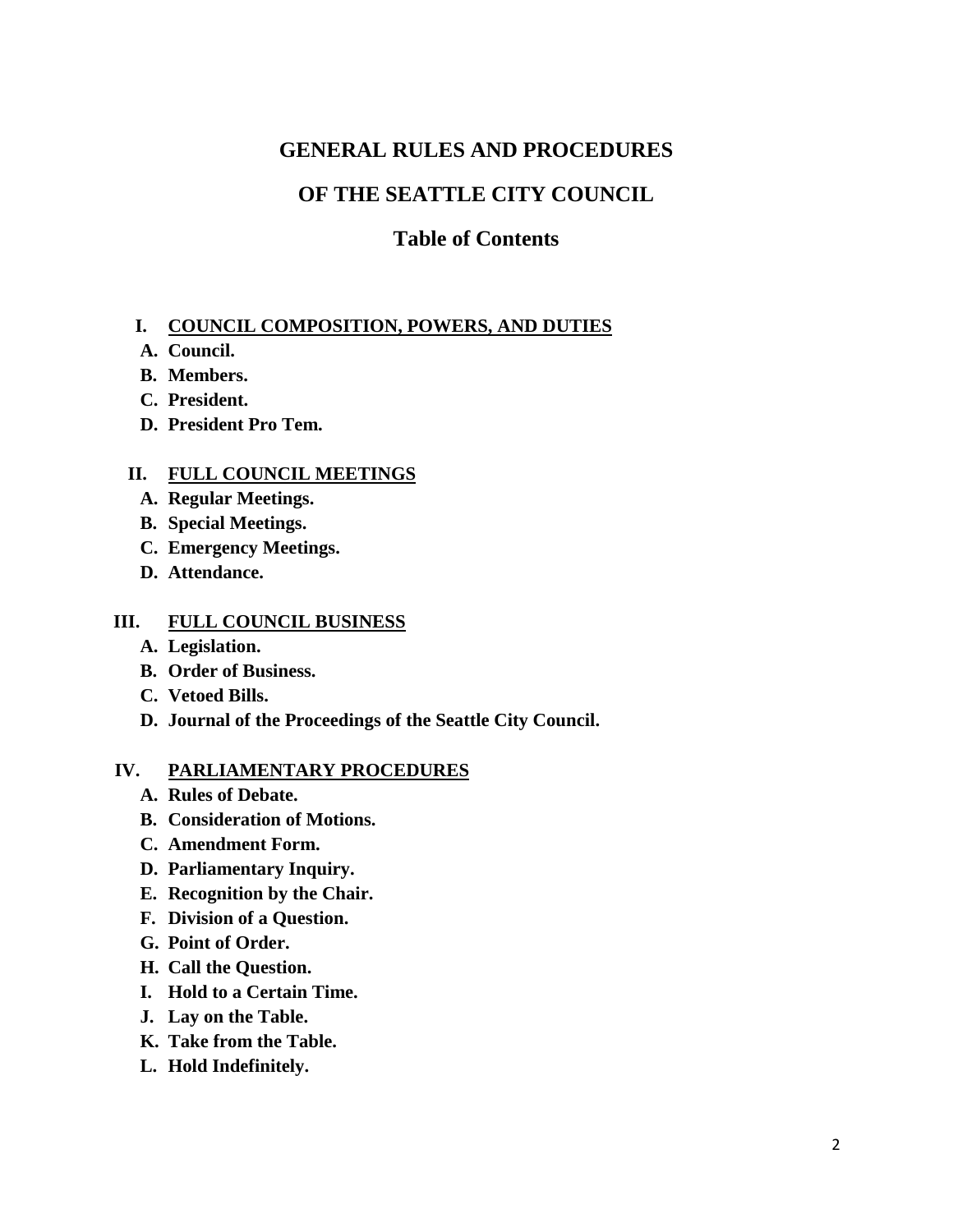#### **V. FULL COUNCIL VOTING**

- **A. Voting Required.**
- **B. Roll Call Voting.**
- **C. Voice Vote.**
- **D. Announcing and Recording Votes.**
- **E. Proxy Votes.**
- **F. Tie Vote.**
- **G. Reconsideration.**

#### **VI. STANDING COMMITTEES**

- **A. Formation.**
- **B. Membership.**
- **C. Meetings.**
- **D. Special Meetings.**
- **E. Attendance.**
- **F. Duties of the Chair.**
- **G. Duties and Responsibilities of Members.**
- **H. Voting, Referral, and Reporting.**

#### **VII. SELECT COMMITTEES**

- **A. Meetings.**
- **B. Special Meetings.**
- **C. Attendance.**
- **D. Duties of the Chair.**
- **E. Duties and Responsibilities of Members.**
- **F. Voting, Referral, and Reporting.**
- **G. Budget Committee.**
- **H. Establishing Other Select Committees.**

#### **VIII. EXTERNAL COMMITTEES**

- **A. Attendance.**
- **B. Notification If Unable to Attend.**

#### **IX. COUNCIL BRIEFING MEETINGS**

- **A. Purpose, Procedure, and Scope.**
- **B. Location and Frequency.**
- **C. Preliminary Agendas.**

#### **X. EXECUTIVE SESSIONS**

- **A. When Sessions May Be Held.**
- **B. How Sessions May Be Convened.**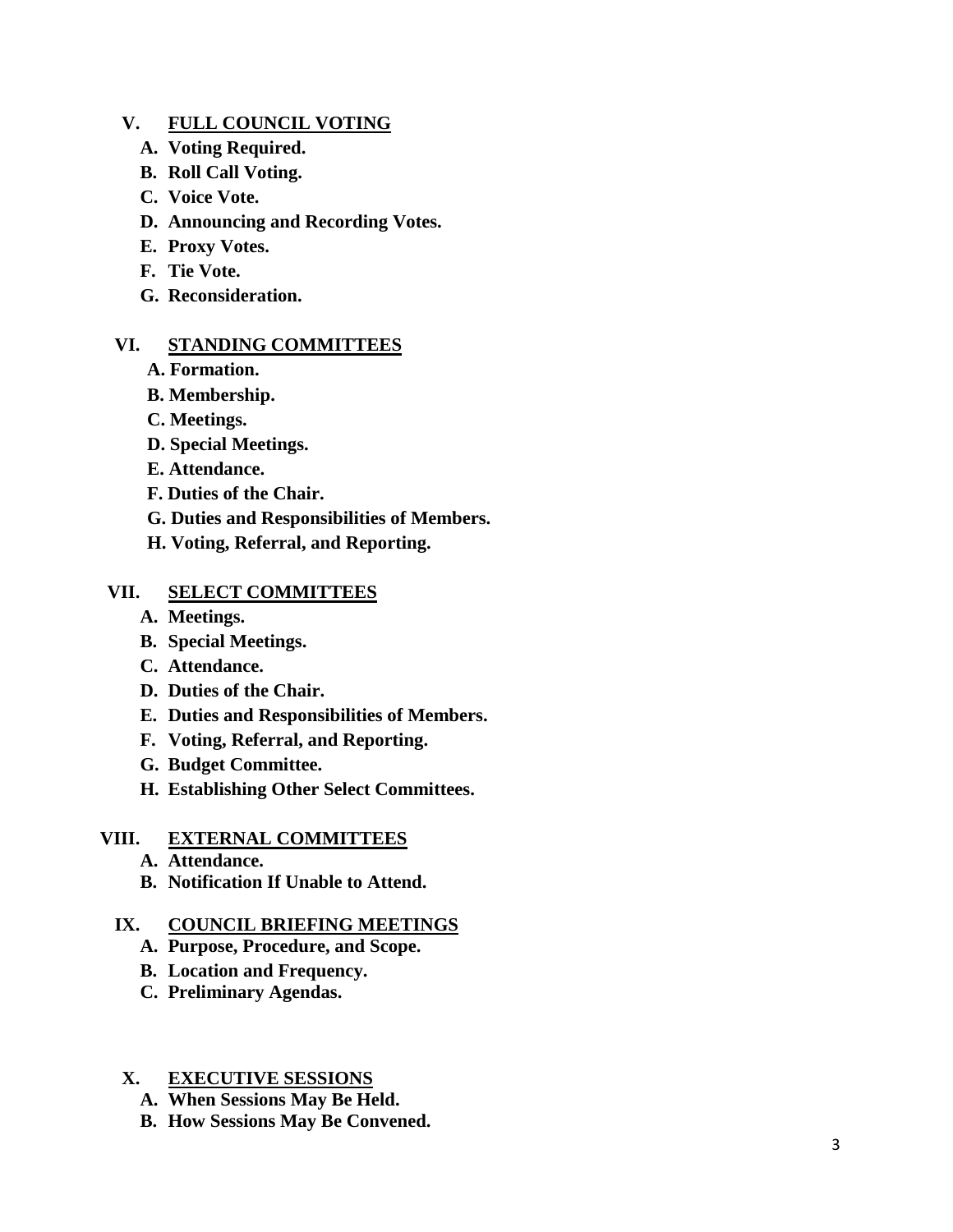- **C. Purpose of Session.**
- **D. Attorney to be Present.**
- **E. Attendees.**
- **F. Confidentiality.**
- **G. Issues.**

#### **XI. PUBLIC PARTICIPATION AND ACCESS**

- **A. Public Sessions.**
- **B. Public Hearings.**
- **C. Public Comment at Full Council Meetings and Committee Meetings.**
- **D. Disruptions of Full Council Meetings and Committee Meetings.**
- **E. Interruption(s) to Full Council Meetings and Committee Meetings.**
- **F. Public Access.**
- **G. Recording of Meetings.**
- **H. Equal Access and Participation - Requests for Reasonable Accommodation.**
- **I. Use of the Council Chamber.**

#### **XII. ALTERATION OF GENERAL RULES AND PROCEDURES**

- **A. Suspension.**
- **B. Biennial Review.**
- **C. Amendment.**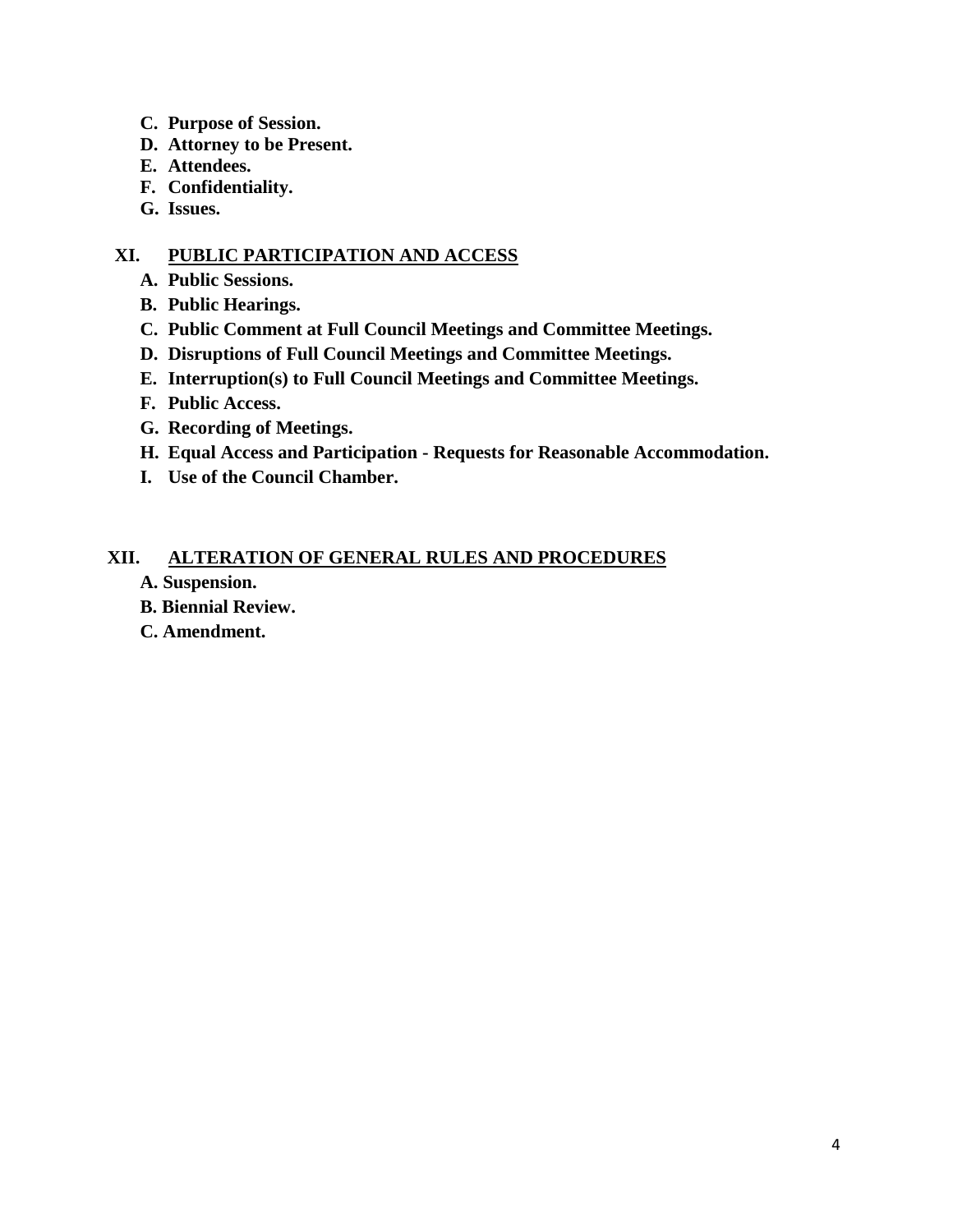# **GENERAL RULES AND PROCEDURES**

# **OF THE SEATTLE**

# **CITY COUNCIL**

# **I. COUNCIL COMPOSITION, POWERS, AND DUTIES**

#### **A. Council.**

1. The Council shall establish rules for its proceedings.\*

2. As the Legislative branch of City government, the City Council shall establish policy for the City.

3. The Council has the authority to create and use committees of its members to facilitate its legislative functions; provided that no committee of the Council and no individual member of the Council shall have or exercise executive or administrative power, except as provided in the Charter.†

4. The City Council has authority to punish its members and others for disorderly or otherwise contemptuous behavior in its presence, and to expel for such behavior in its presence any members by the affirmative vote of not less than two-thirds of its members, specifying in the order of expulsion the cause thereof. $\ddot{\ddot{\theta}}$ 

5. The Council will produce an Annual Legislative Report, as designated by the President. The report will identify accomplishments of the Council in the preceding year and objectives of the Council for the coming calendar year, in a report format determined by the President.

6. In March of each year, the Full Council shall consider for retirement any Clerk File, Resolution or Bill that has been in a standing committee or before the Council for at least one year prior to that date.

#### **B. Members.**

1. Members of the City Council, or Councilmembers, are abbreviated as CMs throughout these Rules.

 $\overline{a}$ 

Charter, Art. IV,  $§$  4.

<sup>&</sup>lt;sup>†</sup> Charter, Art. IV,  $\S$  4.

<sup>‡</sup> Charter, Art. IV, § 4.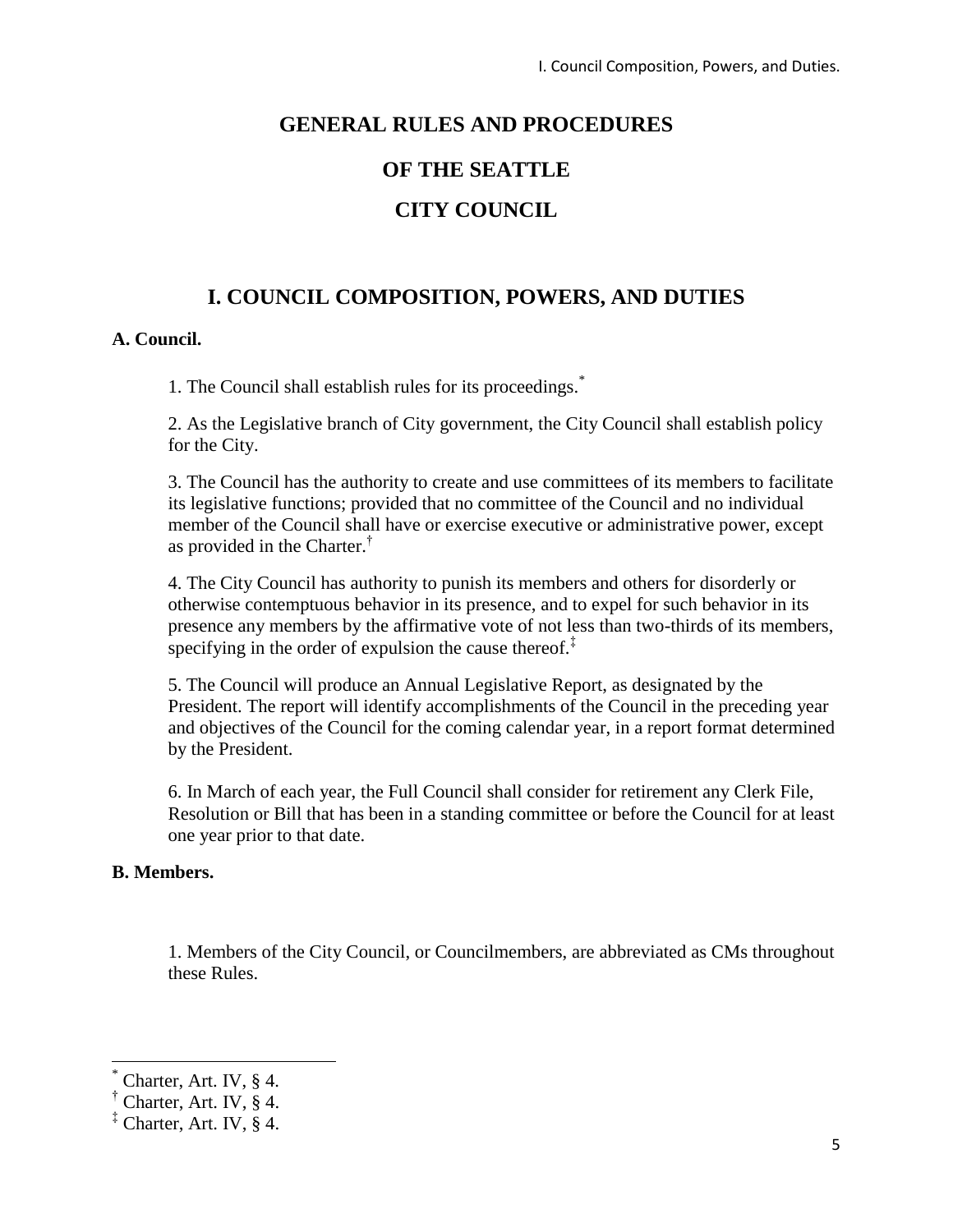#### 2. CMs shall:

a. Uphold the public trust and demonstrate integrity, honesty, and fairness;

b. Exercise budget and fiduciary responsibility;

c. Be responsive to citizens; and

d. Disqualify themselves from acting on City business when disqualification is required by the City's Code of Ethics<sup>\*</sup>, by common law, or by the Appearance of Fairness Doctrine. (See "Council Rules for Quasi-Judicial Proceedings Before the City Council" as adopted by Resolution 31602.) (See also Rule V.A.1 Voting Required.)

3. Any CM may protest against the action of the Council upon any question and have the oral objection entered upon the Journal. If the protesting CM wishes the Journal to contain a written objection, the objection shall be filed with the City Clerk within 48 hours following the action being objected.

#### **C. President.**

1. Biennially, and also whenever the position becomes vacant, the Council shall elect from its members a President, who shall perform the usual functions of a presiding officer.†

2. The President may be removed by the affirmative vote of not less than two-thirds of all CMs. ‡

3. The President shall:

a. Call the Council to order at the hour appointed for meeting, or at the hour to which the Council shall have adjourned at the preceding session, and, if a quorum is in attendance, proceed with the order of business and adjourn the Council when business is deemed finished.

b. Sign all Bills in authentication of their passage in open session<sup>§</sup> and sign all Resolutions in authentication of their adoption.

l

<sup>\*</sup> SMC 4.16.

<sup>†</sup> Charter, Art. IV, § 4.

 $\ddagger$  Charter, Art. IV, § 4.

<sup>§</sup> Charter, Art. IV, § 11.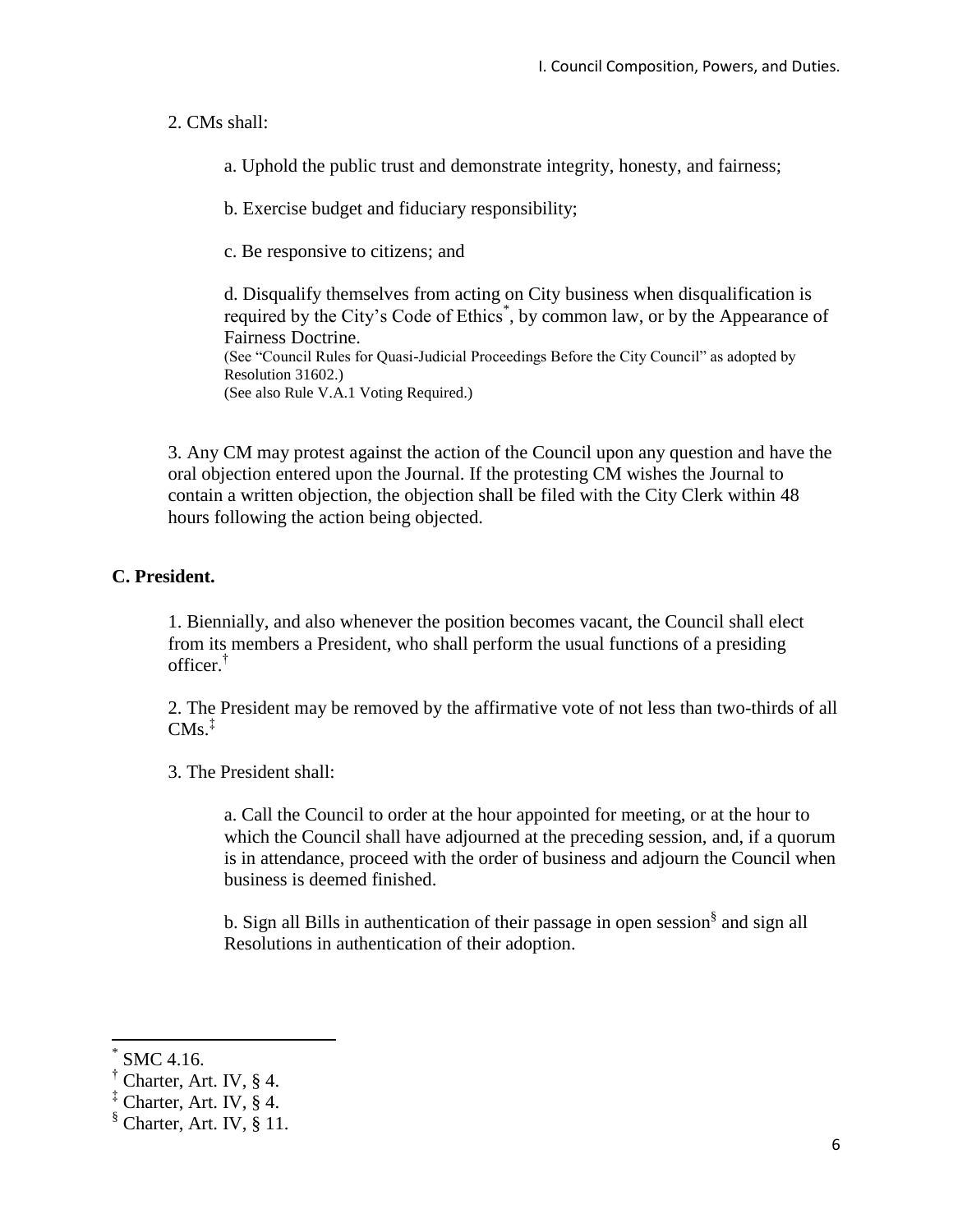c. Promote efficient operation of the Council, including setting the Full Council agenda and expediting parliamentary debate, or if there is no objection from any other member, expediting the passage of routine motions.

d. Preserve order and decorum within the Council Chamber when acting as a presiding officer.

e. Assign legislation to committees.

f. Monitor standing committee agendas to ensure issues are appropriate to respective committees, and within the scope or work program of said committee, or as otherwise assigned.

g. Act as Mayor in the Mayor's absence from the City or incapacitation. \* The President may simultaneously serve as President and act as Mayor; however, when the President, acting as Mayor, is confronted on a particular matter with a conflict of duties and responsibilities so fundamental that the public interest requires it, the President shall act as Mayor only.

h. Head the Legislative Department<sup>†</sup>, including providing for the orientation of new CMs.

4. The President may speak to points of order, inquiry, or information in preference to other CM and shall decide all questions of order subject to an appeal to the Council by any CM.

(See also Rule IV.G Point of Order.)

5. While speaking upon any question before the Council, the President shall have the right to turn the chair over to the President Pro Tem.

6. The President may create select or non-standing committees and shall appoint the membership of a select or non-standing committee as required, or as deemed necessary to efficiently conduct the business of the Council, and designate the number of committee members necessary for a quorum.

#### **D. President Pro Tem.**

1. Biennially, the Council will designate by Resolution a list of Presidents Pro Tem. The list will start with the most senior CM other than the President and continue in descending order of seniority, with alphabetical order of last name used to break ties, and the position will rotate monthly. In the case of a Council vacancy and subsequent

 $\overline{a}$ 

Charter, Art. V,  $\S$  9.

<sup>†</sup> Charter, Art. III, § 3.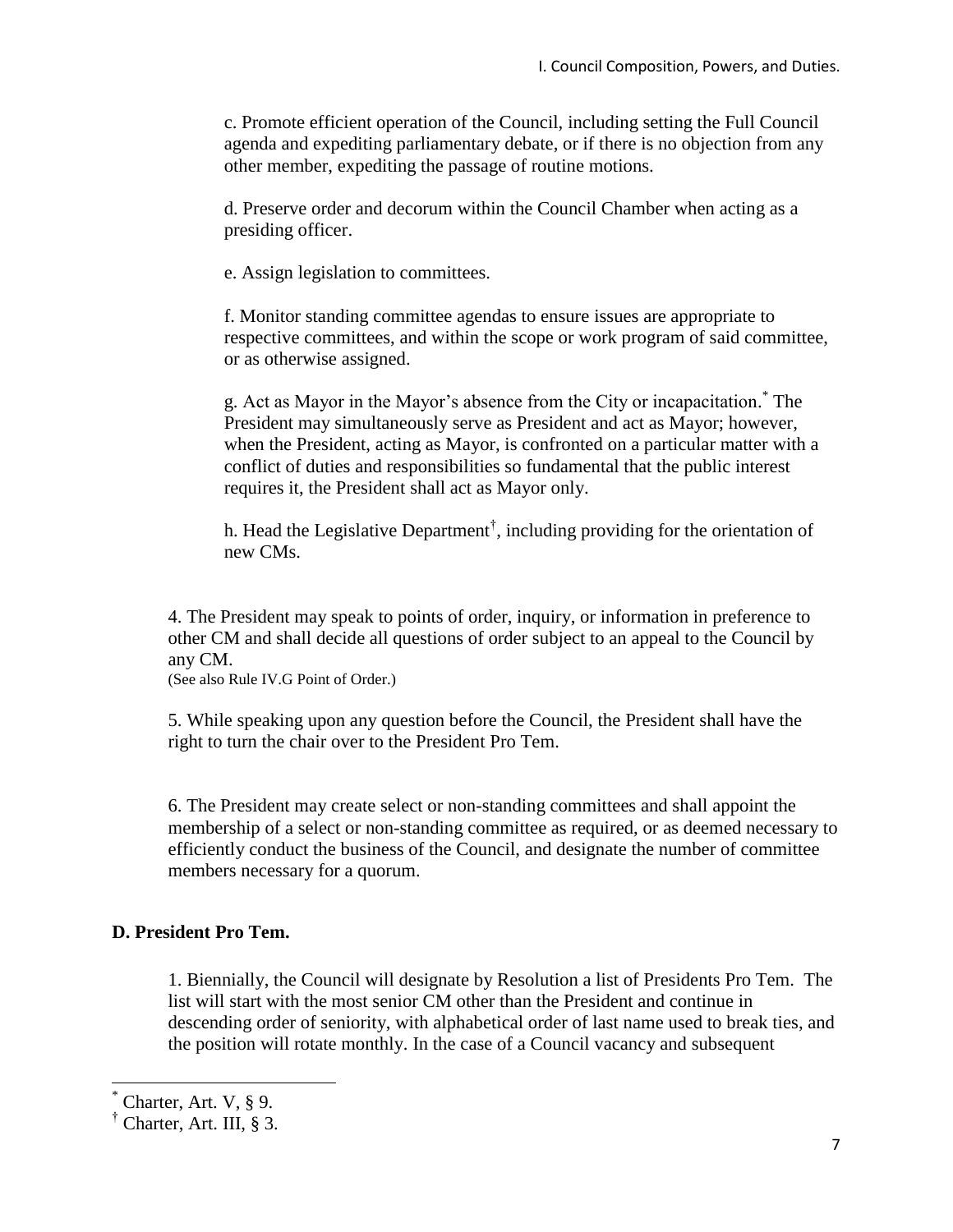appointment, the appointee will fill the position of the departed CM in the rotation.

2. In the absence of the President Pro Tem, the CM designated for the next month shall act as President Pro Tem.

3. The President Pro Tem shall:

a. Act as President in the case of incapacitation or absence of the President.\*

b. Act as President when the President, acting as Mayor, is confronted with a conflict of duties and responsibilities so fundamental that the public interest requires it.† (See Rule I.C.3.g President.)

 $\overline{a}$ 

 $*$  Charter, Art. V, § 9.

<sup>‡</sup> Charter, Art. IV, § 6.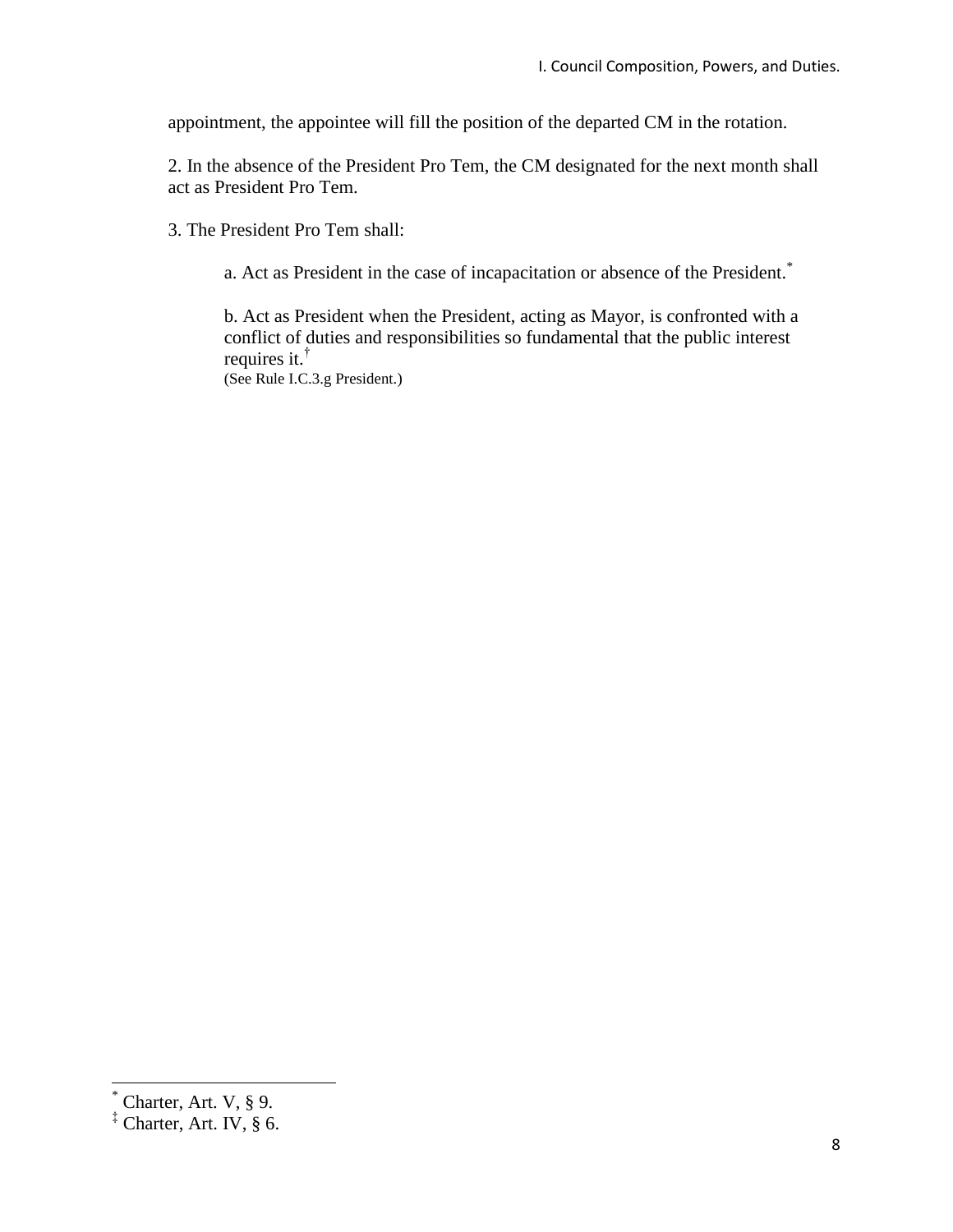# **II. FULL COUNCIL MEETINGS**

#### **A. Regular Meetings.\***

1. The Full Council meets each Monday except as listed below. Regular meetings shall convene at 2 p.m., and the time of adjournment shall be entered in the Journal of the Proceedings.

a. If Monday is a legal holiday, then the regular Full Council meeting shall be held on the next day that is not a legal holiday.

b. Regular meetings are not held on the last two Mondays in August nor on the last two Mondays in December.

c. Any regular meeting of the Full Council may be canceled by the President or a majority vote of CMs.

2. Full Council regular meetings are held in the Council Chamber, in Seattle City Hall. The City Council may meet at another location in the event of an emergency or disaster.<sup>†</sup>

3. A quorum consists of a majority of all nine CMs except as listed below.<sup>‡</sup>

a. Except when Rule II.A.3.b applies, in order to select a person to fill a vacancy on the City Council, a quorum shall consist of a majority of those CMs holding office at the time the Council makes the selection, and for such purpose a majority of such members holding office at the time the Council makes the selection shall constitute a majority of the Council.

b. During a declared emergency under Article V, Section 2 of the Charter, a quorum shall for all purposes consist of a majority of all those CMs who are available to participate in Council meetings and are capable of performing the duties of office, and a majority of such members available to participate in Council meetings and capable of performing the duties of office shall constitute a majority of the Council.

4. Less than a quorum of CMs may adjourn from day to day, or until the next regular meeting, and may compel the attendance of absent members in such a manner and under such penalties as the Council prescribes.<sup>§</sup> (See also Rule II.D.2 Attendance.)

5. Preliminary agendas of upcoming regular Full Council meetings will list items on which action is expected to be taken and will be made available to the public. All

l

Charter, Art. IV,  $§$  6.

 $<sup>†</sup>$  Charter, Art. IV, § 6.</sup>

<sup>‡</sup> Charter, Art. IV, § 3.

<sup>§</sup> Charter, Art. IV, § 3.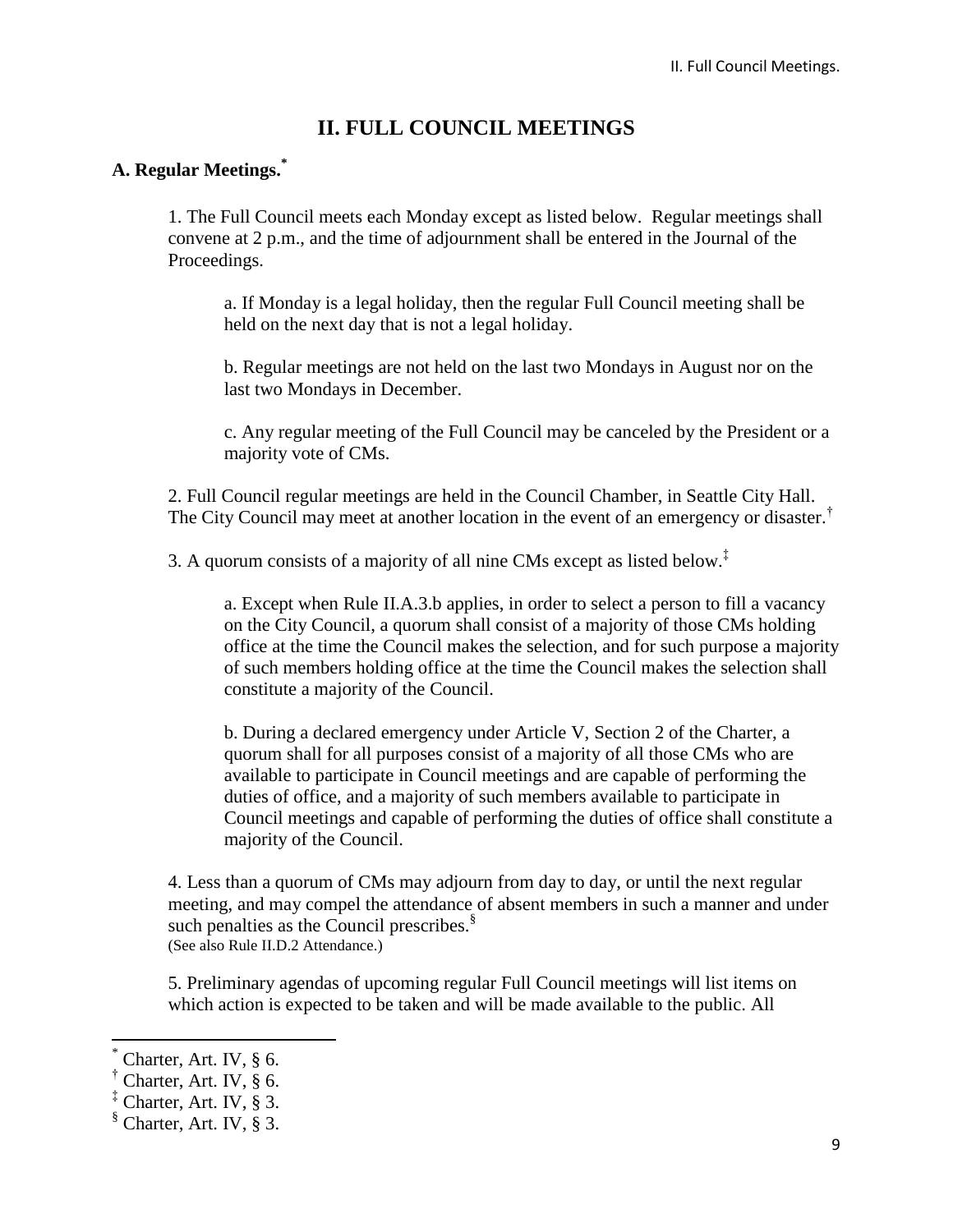reasonable effort will be made to provide the preliminary agenda online and in hard copy at least two business days prior to the meeting.

#### **B. Special Meetings.**

A special meeting is a meeting held at a time, date, or location that differs from a regular meeting.

1. The Mayor, the President of the City Council, or any three CMs may call a special meeting of the Council consistent with Revised Code of Washington (RCW) 42.30.080.<sup>\*</sup>

2. Notices of special meetings shall be in accordance with RCW 42.30.080.

a. The only items of business for which final action may be taken at a special meeting are those items listed on the written notice.

b. Special meetings are held in the Council Chamber in Seattle City Hall, unless a specific alternate location is established by the party calling the meeting, be that the Mayor, the President, or three CMs, and notice as required under RCW 42.30.080 is given.

#### **C. Emergency Meetings.**

1. Emergency meetings of the Council may be called by the Mayor, President, or any two CMs, consistent with the provisions of RCW 42.30 and 42.14.075.<sup>†</sup>

2. Meeting time, location, and notice requirements do not apply to emergency meetings called for emergency matters as permitted by RCW 42.30.070, RCW 42.30.080, and RCW 42.14.075.

3. Emergency meetings are open to the public unless exempt under RCW 42.30.

4. If a natural disaster, fire, flood, earthquake, enemy attack, imminent enemy attack, or other catastrophic emergency that renders a CM's physical attendance at a meeting impracticable, the CM may attend and vote by any electronic means (e.g. multi-party telephone or video conferencing) utilized by the Council for such purpose.

#### **D. Attendance.**

 $\overline{a}$ 

1. CMs must attend all regular Full Council meetings, unless excused by the Full Council.\*

Charter, Art. IV,  $\S$  6.

 $\uparrow$  Charter, Art. IV,  $\upbeta$  6.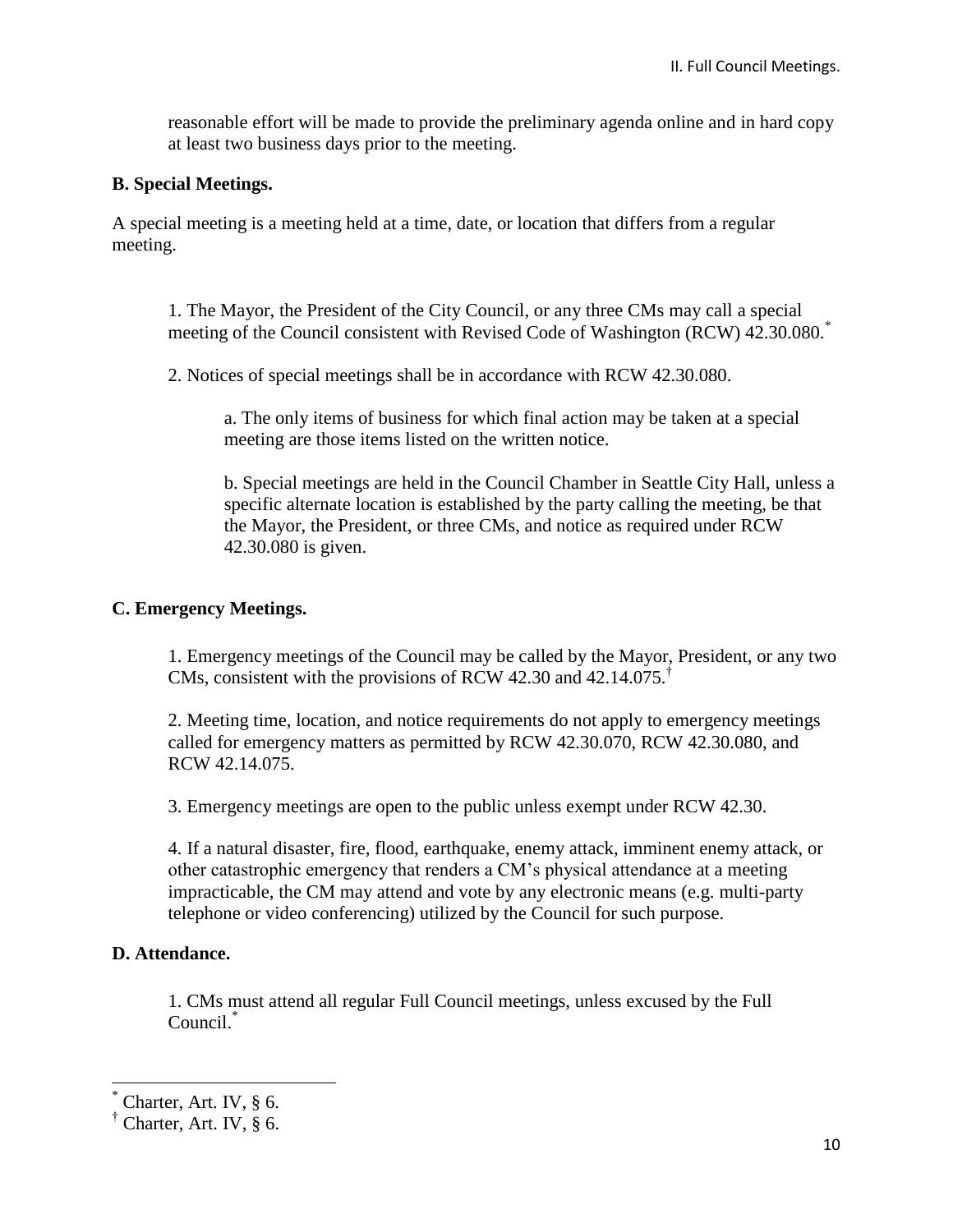2. Three CMs, including the President or President Pro Tem acting in the capacity of the President, or four CMs otherwise, are authorized to compel the attendance of absent unexcused CMs at the Full Council meeting, but may adjourn from day to day if necessary until a quorum can be convened.†

3. A CM may obtain a leave of absence or be excused from a particular meeting by vote of the Full Council before or during the meeting to which the leave of absence or excuse would apply.

4. No more than four CMs may be excused from any one Full Council meeting, except during the month of November, when no more than two CMs may be excused from any one Full Council meeting.

5. If the maximum number of CMs has been excused for any one particular meeting, the last CM having requested an excused absence for that meeting will be considered "on call". An "on call" CM may arrange with any other excused CM to trade places in the order of excused absences for a particular meeting.

6. The City Clerk shall record the attendance and requests for excused absence(s) from Full Council meetings in the Journal of Proceedings.

 $\overline{a}$ 

Charter, Art. IV,  $\S$  3.

 $\dagger$  Charter, Art. IV,  $\delta$  3.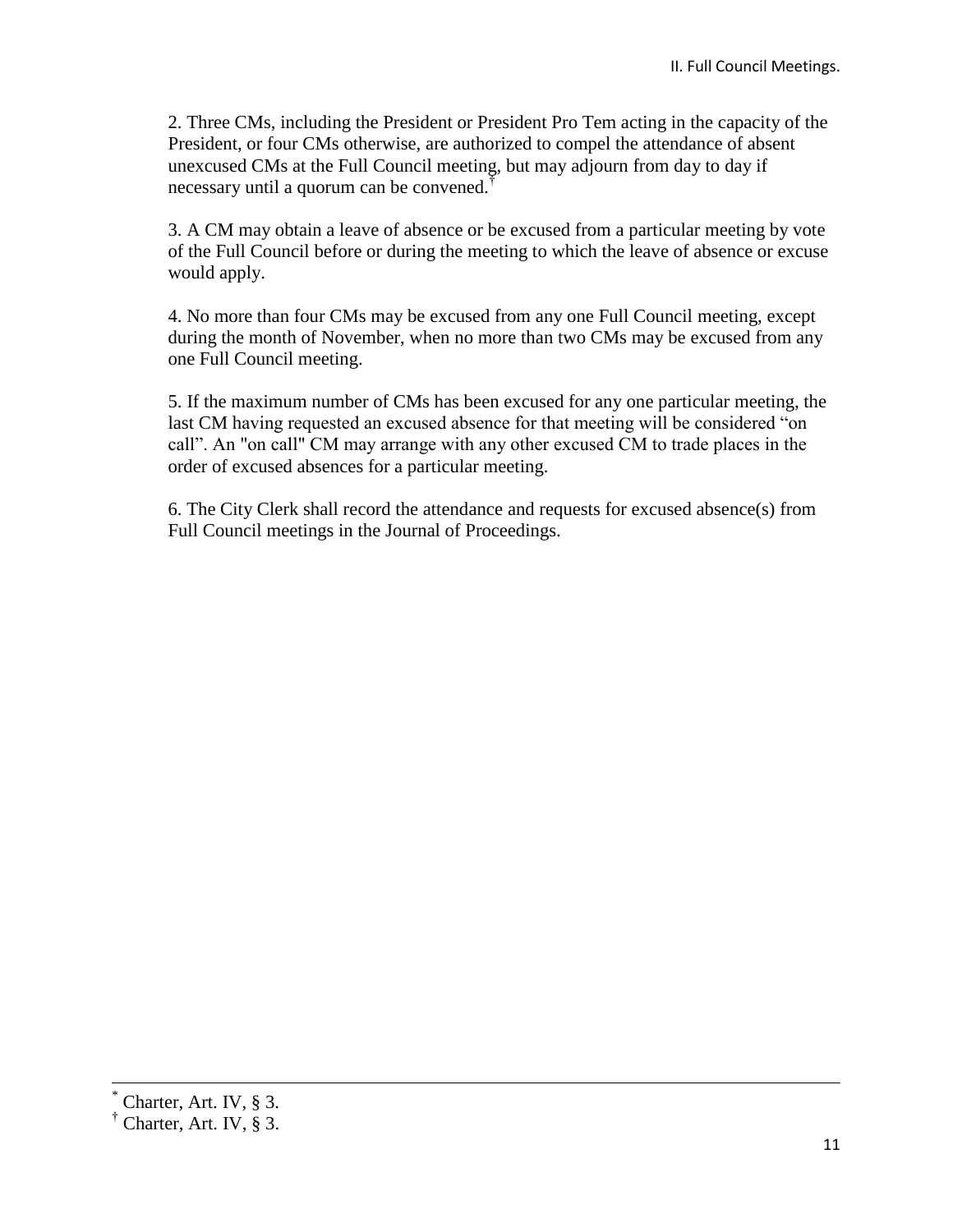### **III. FULL COUNCIL BUSINESS**

#### **A. Legislation.**

1. Introduction of Legislation.

a. All submitted legislation is reviewed by the Clerk and sent to the Council President.

b. The Council President assigns the appropriate committee or Full Council to receive the legislation and determines when to send the legislation to the committee chair.

c. The committee chair determines whether and when to place the legislation onto the Council's Introduction and Referral Calendar. Prior to introduction and before final passage by the Council, additional sponsors of the legislation may be added with consent of the primary sponsor.

d. When adoption of the Introduction and Referral Calendar is being considered during each regular Full Council meeting, it can be modified by a majority vote of CMs present. Modifications include amendment to titles, committee referral, sponsorship, and adding new pieces of legislation.

e. After the Introduction and Referral Calendar is adopted, legislation is in the control of the committee to which it has been referred.

2. Relieving a Committee of Legislation.

The Council may relieve a committee of legislation that is referred to a specific committee.

a. With consent from the current committee chair, the proposed committee chair, and the Council President, legislation may be re-referred to the proposed committee on the Introduction and Referral Calendar.

b. If there is not consent on the proposal as described in Rule III.2.a, a motion to consider the re-referral may be considered at the Full Council meeting during consideration of the adoption of the Introduction and Referral Calendar and requires a majority vote of the Full Council.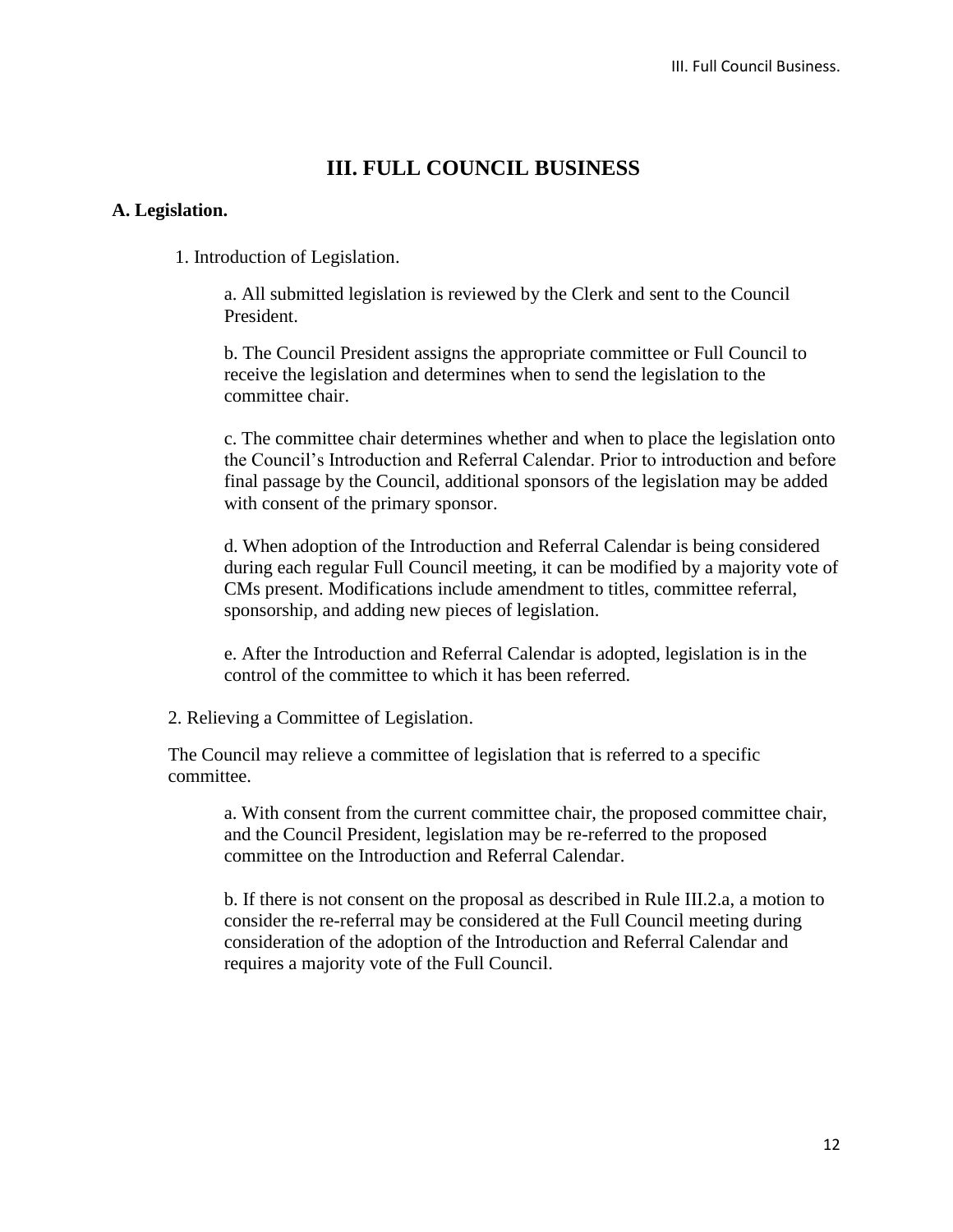3. A Resolution cannot be adopted at the same meeting at which it is introduced except by passage of at least two-thirds vote of the CMs present. Resolutions may not be presented for final passage at a Full Council meeting unless circulated via email to all CMs and the City Clerk at least two hours before the meeting.

4. A Bill cannot be introduced and passed at the same meeting, except for the weekly Bill for payment of bills, salaries, and claims.<sup>\*</sup>

5. No Bill shall become an Ordinance unless on its final passage at least a majority of all nine CMs vote in its favor.† In some cases, passage requires more than a majority vote.

6. Amendments to Bills and Resolutions may not be presented at a Full Council meeting unless previously reviewed by the Law Department and circulated via email to all CMs and the City Clerk at least two hours before the meeting. In cases, including but not limited to, amendments to development regulations subject to the Growth Management Act, a statute may require additional public notice and opportunity for public comment before and amended Bill may be passed.

#### **B. Order of Business.**

1. The President shall announce the business of the Council at regular Full Council meetings, which shall ordinarily be disposed of in the following order:

- a. Call to Order
- b. Roll Call
- c. Approval of the Introduction and Referral Calendar
- d. Approval of the Agenda
- e. Presentations
- f. Approval of the Journal
- g. Public Comment
- h. Payment of Bills, Claims, and Salaries
- i. Committee Reports (discussion and vote on Bills, Resolutions, and Clerk Files)
- j. Adoption of Other Resolutions
- k. Other Business
- l. Adjournment

2. Upon the passage of each Bill, the President shall announce that the President is signing the Bill, and if so requested by any CM, that Bill shall be read at length so as to ensure its correctness before it shall become enrolled.<sup>‡</sup>

 $\overline{a}$ 

Charter, Art. IV, § 8.

 $\dagger$  Charter, Art. IV, § 8.

 $\overline{a}$ <sup>†</sup> Charter, Art. IV,  $\overline{a}$  11.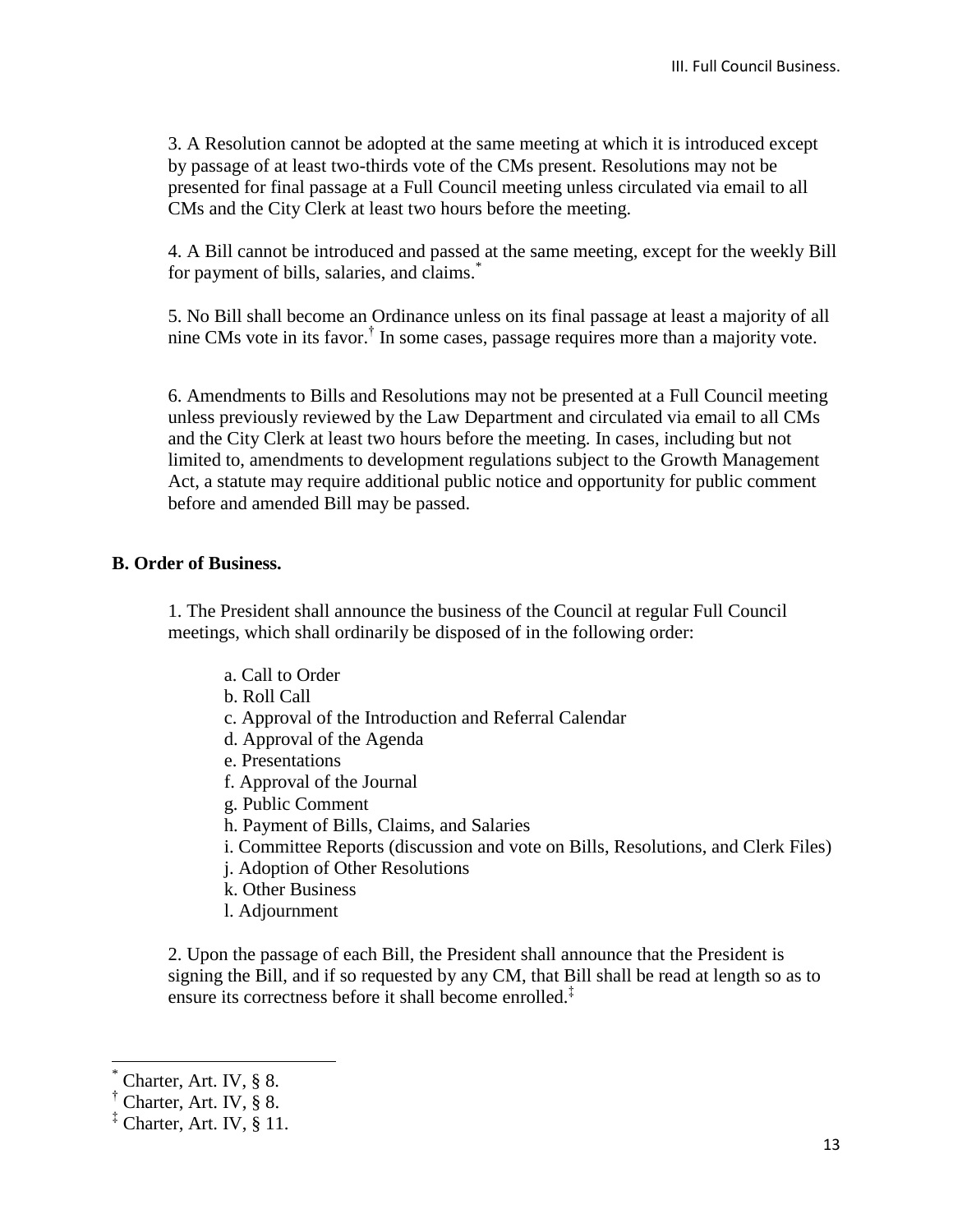#### **C. Vetoed Bills.\***

1. The Council shall reconsider and vote again on the passage of any Bill that is vetoed by the Mayor, in accordance with the Charter.

2. Reconsideration shall occur not less than five days after the Mayor's written objection of the Bill is published, and not more than 30 days after the return of the Bill by the Mayor.

3. Passage of a Bill during reconsideration shall be by two-thirds vote of all the CMs.

4. Any Bill presented to Council for reconsideration that does not pass during the first vote of reconsideration shall be deemed finally lost.

#### **D. Journal of the Proceedings of the Seattle City Council.**

1. The City Clerk shall record into the Journal of the Proceedings of the Seattle City Council the proceedings of the Full Council at its regular and special meetings, and reports to the Full Council by committees.

2. The Journal of the Proceedings shall be presented to the Council for approval at a regular Full Council meeting.

3. The Journal of the Proceedings is a public document.

 $\overline{\phantom{a}}$ 

 $\overline{\text{Chapter}}$ , Art. IV, § 12.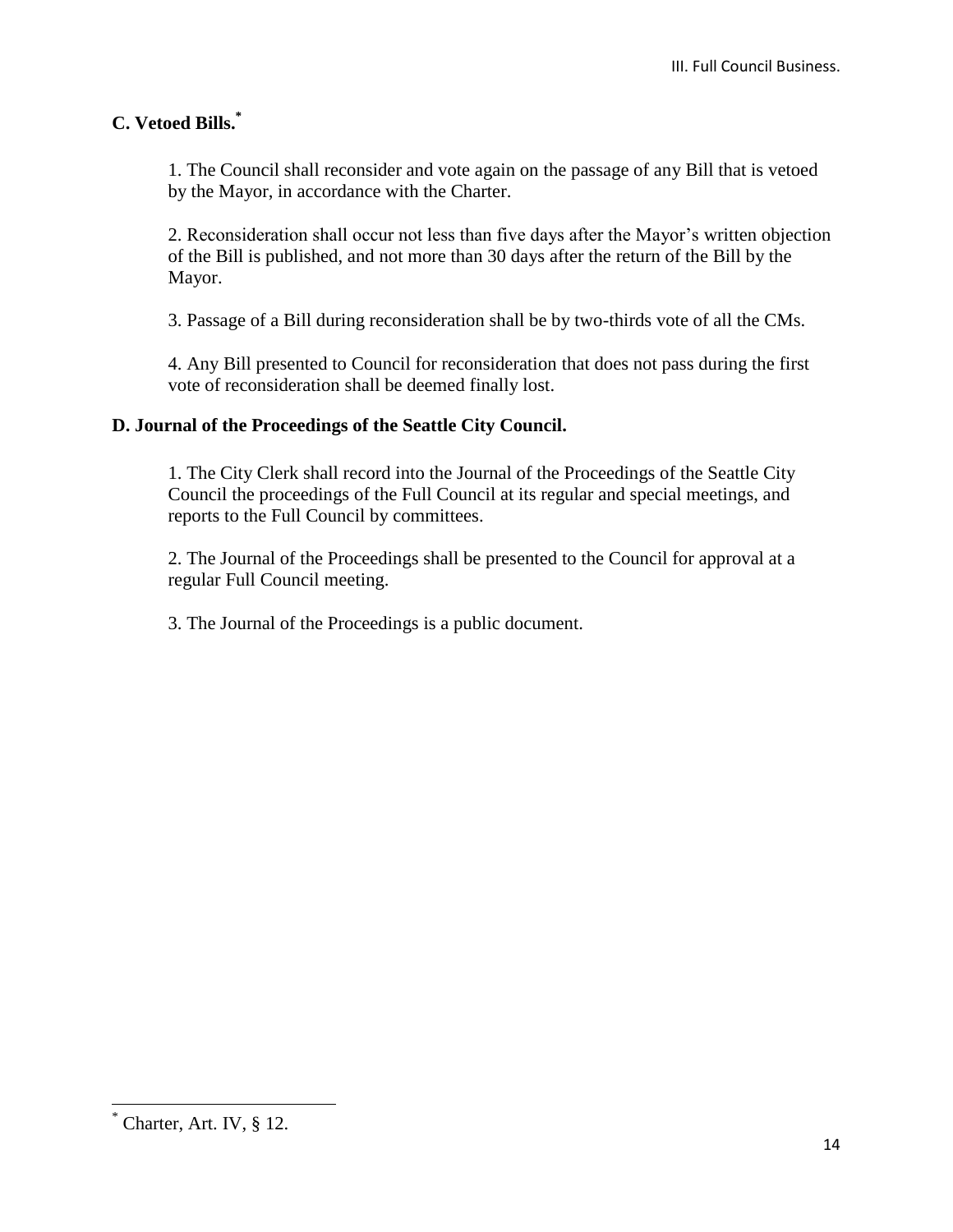# **IV. PARLIAMENTARY PROCEDURES**

If the General Rules and Procedures of the City Council are silent on a matter of parliamentary procedure, the 11th Edition of Robert's Rules of Order Newly Revised will govern the Council in all cases to which they are applicable.

#### **A. Rules of Debate.**

When any CM wishes to speak, the CM shall address the Chair.

1. When recognized, the CM shall, in a courteous manner, confine comments to the question under debate.

2. The CM who sponsors a Bill, Resolution, Clerk File, or motion has the privilege of speaking first and last upon it.

3. No CM shall impugn the motives of any other CM, or speak more than twice except for explanation during the consideration of any one question.

#### **B. Consideration of Motions.**

1. No motion shall be entertained or debated until duly seconded and announced by the Chair.

2. The motion shall be recorded and, if requested by any CM, it shall be read by the City Clerk before it is debated.

3. Until the Chair states the question, the maker of the motion has the right to modify or withdraw it. If the motion is modified by the maker before the Chair states the question, the CM who seconded the motion may withdraw the second.

4. Motions shall be entertained in the order of precedence outlined in the 11th Edition of Robert's Rules of Order Newly Revised.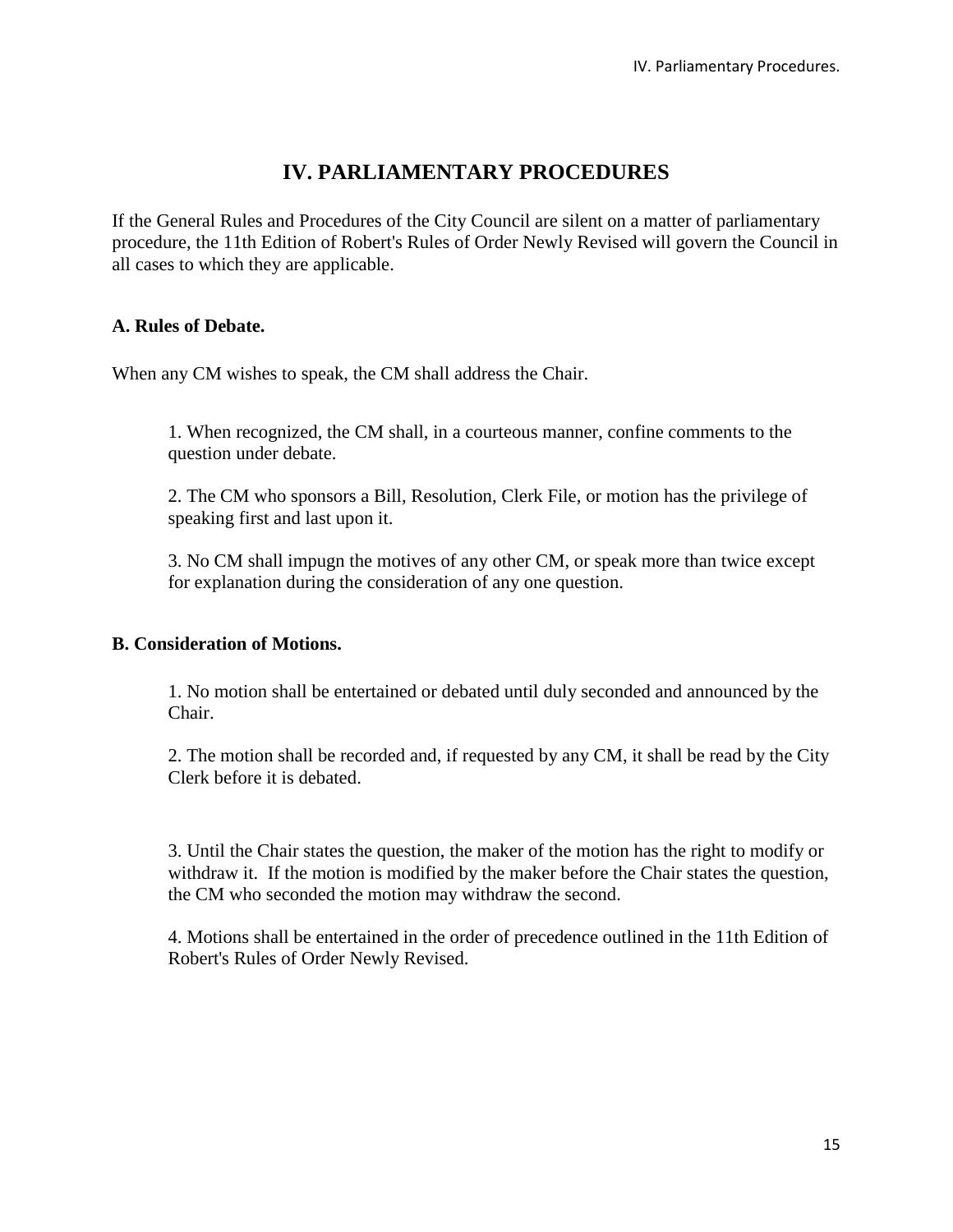| <b>MOTION TO:</b>                                                           | Debatable      | Amendable?     | Vote? | May be reconsidered?                       |
|-----------------------------------------------------------------------------|----------------|----------------|-------|--------------------------------------------|
| Adjourn                                                                     | N <sub>o</sub> | N <sub>o</sub> | Maj   | $\overline{No}$                            |
| Recess                                                                      | N <sub>o</sub> | Yes            | Maj   | N <sub>o</sub>                             |
| Reconsideration (Rule V.G)                                                  | Yes            | N <sub>o</sub> | Maj   | N <sub>o</sub>                             |
| Lay on the Table (Rule IV.J)                                                | N <sub>o</sub> | N <sub>o</sub> | Maj   | Yes                                        |
| Take from the Table (Rule IV.K)                                             | N <sub>o</sub> | N <sub>o</sub> | Maj   | N <sub>o</sub>                             |
| Call the Question (Rule IV.H)                                               | N <sub>o</sub> | N <sub>o</sub> | 2/3   | Yes                                        |
| Hold to a Certain Time (Rule IV.I)                                          | Yes            | Yes            | Maj   | Yes                                        |
| Commit to a Committee                                                       | Yes            | Yes            | Maj   | Yes                                        |
| <b>Amend or Substitute</b>                                                  | Yes            | Yes            | Maj   | Yes                                        |
| Hold Indefinitely (Rule IV.L)                                               | Yes            | N <sub>o</sub> | Maj   | Affirmative<br>vote may be<br>reconsidered |
| All motions must be seconded to be entertained or debated. See Rule IV.B.1. |                |                |       |                                            |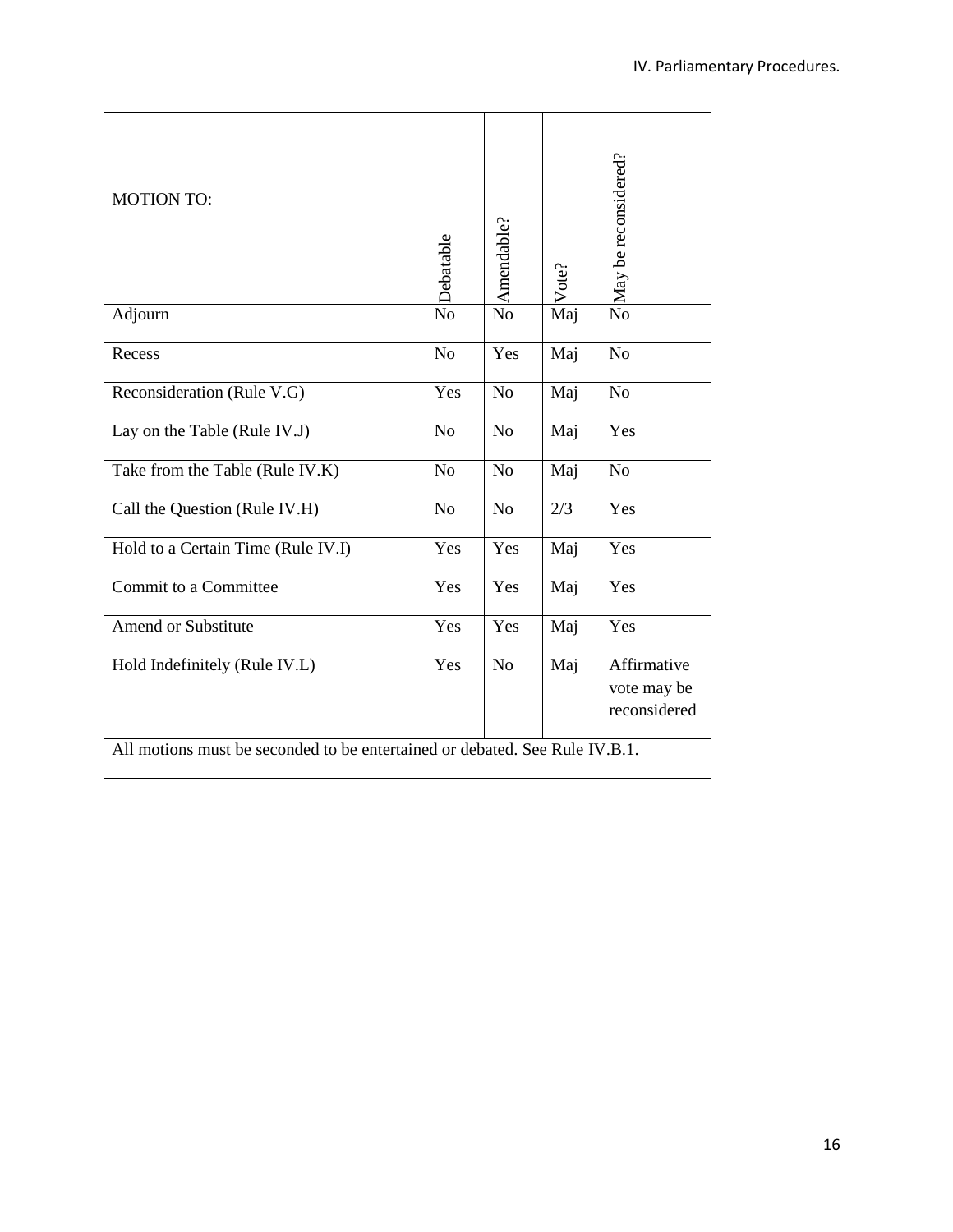#### **C. Amendment Form.**

1. CMs may offer for consideration amendments to proposed legislation to the body considering that legislation, whether the Full Council or a select or standing committee. An amendment is a pending motion until it is voted on. Amendments to legislation must be seconded, are debatable, and are adopted by a majority vote. Proposed amendments should take the form of either:

a. To insert, or to add language;

b. To delete language;

c. A combination of *a* and *b* having the following forms:

i. To delete and insert (which applies to words);

ii. To substitute; that is, to delete a paragraph or the parts or the entire text of a legislation or main motion, and insert another in its place.

2. Added language shall be underlined and deleted language shall be shown with strikethrough format.

3. To promote efficiency, the Chair may accept consideration of an oral amendment that can be clearly stated in a suitable form. The Chair may also request the oral amendment be reread or presented in writing before the question is stated.

#### **D. Parliamentary Inquiry.**

A CM may direct a Parliamentary Inquiry to the presiding officer to obtain information on a matter of parliamentary law or the rules of the organization bearing on the business at hand. Inquiries may assist a CM to, e.g., make an appropriate motion, raise a proper point of order, or understand the parliamentary situation or the effect of a motion.

#### **E. Recognition by the Chair.**

If two or more CMs rise at the same time, the Chair shall designate the one who shall speak first.

#### **F. Division of a Question.**

Any CM may call for a division of a question, which shall be divided if it embraces subjects so distinct that, if one is taken away, a substantive proposition shall remain for the decision of the Council.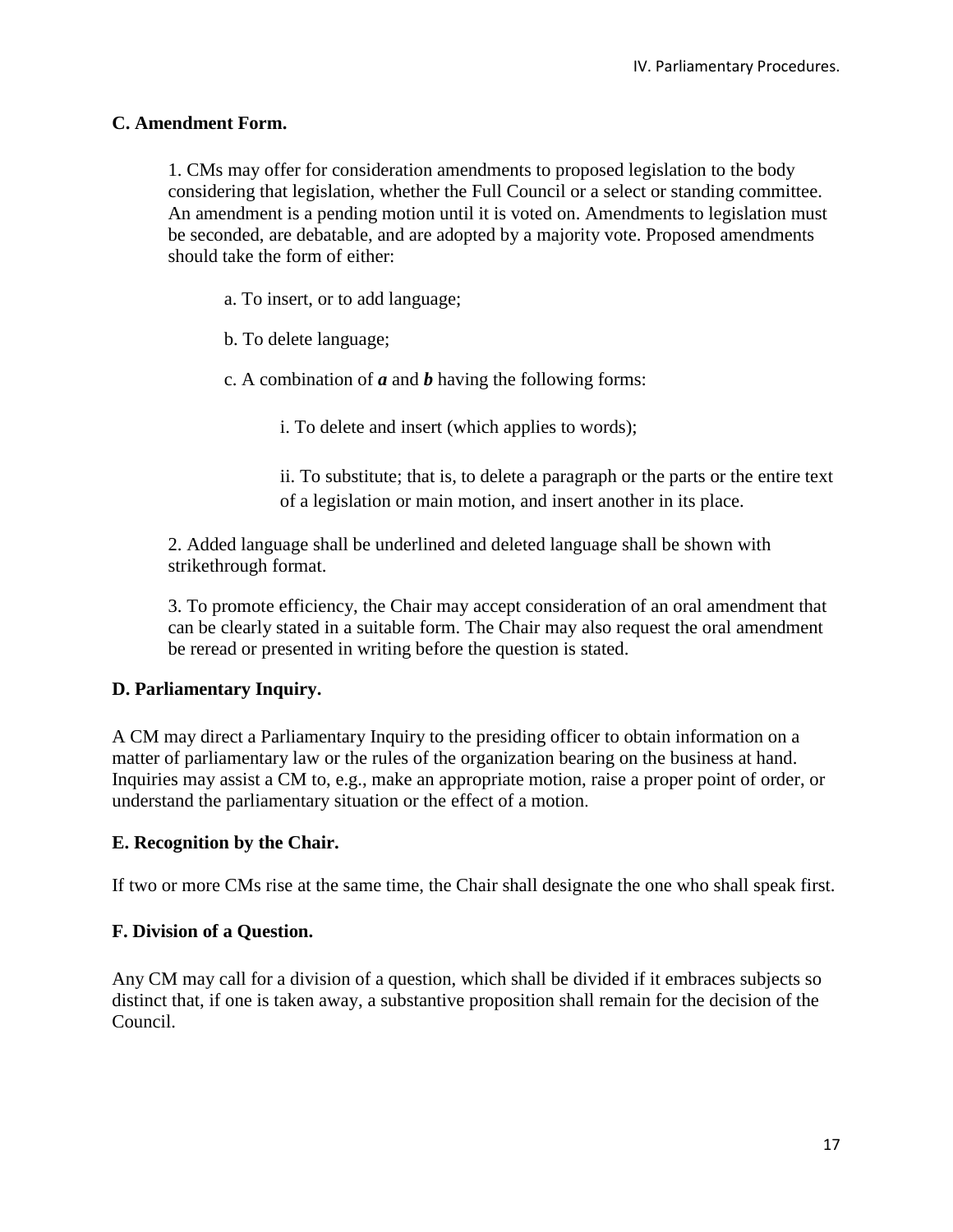#### **G. Point of Order.**

1. The Chair shall decide all points of order.

2. If dissatisfied with the decision of the Chair, any CM may appeal the decision.

3. In all cases of appeal, the question shall be: "Shall the decision of the Chair be sustained?"

4. No CM may speak more than once on an appeal without the consent of a majority of the CMs in attendance.

5. The decision in response to the appeal shall be by majority vote of the CMs in attendance. In case of a tie vote, the decision of the Chair shall stand.

#### **H. Call the Question.**

A CM may make a motion to Call the Question (also known as Previous Question) to end debate on an immediate pending motion. This motion requires a two-thirds vote in favor.

#### **I. Hold to a Certain Time.**

To postpone a question to a certain time, and within limits, the motion shall state a definite date, meeting, or hour, or until after a certain event.

#### **J. Lay on the Table.**

A majority of CMs present may decide to temporarily halt consideration of a question immediately and without debate during a meeting. The maker of a motion to Lay on the Table must state the reason for the motion. A motion that has been laid on the table may be brought back by a motion to Take from the Table until the end of the next meeting.

#### **K. Take from the Table.**

Once a question has been laid on the table, it can be taken from the table by a majority vote of CMs present, as soon as the interrupting business has been disposed of or whenever no other question is pending.

#### **L. Hold Indefinitely.**

A majority of CMs present may decide not to take a direct vote or position on a main question by disposing of it with a motion to Hold Indefinitely. The question may not be brought back again for at least 60 days.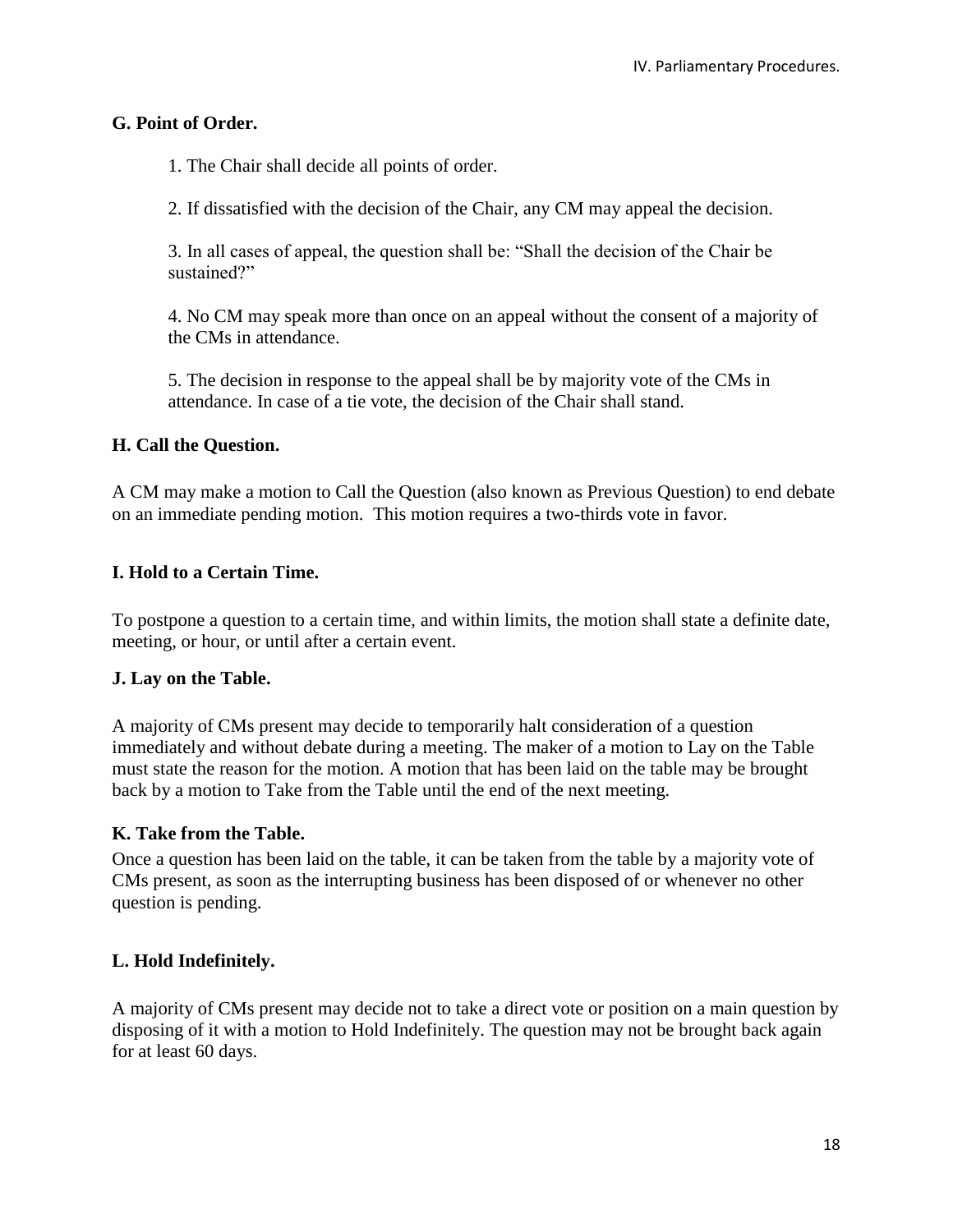# **V. FULL COUNCIL VOTING**

#### **A. Voting Required.**

1. Every CM in attendance shall vote on all actions before the Full Council, except that CMs must disqualify themselves from voting if disqualification is required by either the City's Code of Ethics<sup>\*</sup> or the Washington State Appearance of Fairness Doctrine, and CMs may disqualify themselves from voting to avoid the appearance of a conflict of interest, unless a majority of those present vote that there is no conflict. (See also Rule V.D.2 Announcing and Recording Votes.)

2. Abstentions are not allowed. CMs not having disqualified themselves pursuant to Rule V.A.1 shall vote "Aye" or "No."

3. All votes shall be recorded by the City Clerk in the Journal of Proceedings.<sup>†</sup>

#### **B. Roll Call Voting.**

A roll call vote will be taken when voting on final passage of Bills and on other business when requested by a CM. A roll call vote is called in alphabetical order of last name, except for the President, whose name is always called last. At each regular Council meeting, the first name on the roll, in a systematic rotation, is moved to the name immediately preceding the President's name.

#### **C. Voice Vote.**

A voice vote may be taken on any matter of business before the Council, unless a roll call vote has been requested as provided in Rule V.B.

#### **D. Announcing and Recording Votes.**

1. After a roll call vote, the City Clerk shall announce the "ayes" and "nos" and "disqualifications" for all votes and enter them into the Journal of the Proceedings. The announcement of the result of any vote shall not be postponed.

2. When a CM is in attendance and has been disqualified from voting under Rule I.B.2.d, the Clerk shall record and announce "in attendance, but disqualified from voting." (See also Rule V.A.1 Voting Required.)

 $\overline{a}$ 

<sup>\*</sup> SMC 4.16.

 $\dagger$  Charter, Art. IV,  $\delta$  4.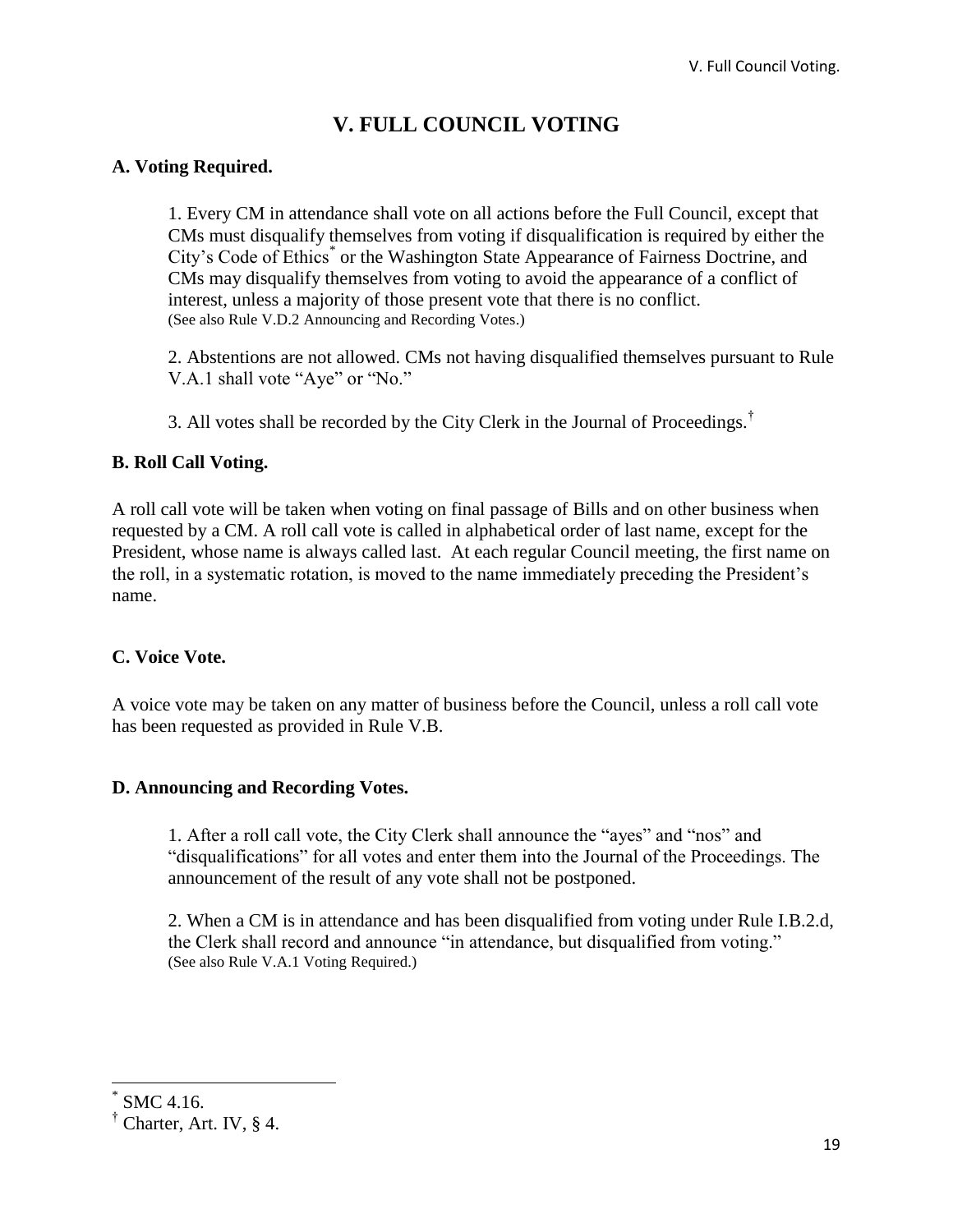#### **E. Proxy Votes.**

There are no proxy votes. A CM may cast a vote only if in attendance at the time the vote is taken, except as provided for in Rule II.C.4.

#### **F. Tie Vote.**

In the event of a tie vote, a motion does not pass.

#### **G. Reconsideration.**

1. After the final vote on any motion, Bill, Resolution, or Clerk File, and before the adjournment of that meeting, any CM who voted with the prevailing side may move for reconsideration of the original motion. Seconds to motions for reconsideration may be from either side.

a. If the result of the final vote is to pass any motion, Bill, Resolution, or Clerk File, any reconsideration vote must take place before adjournment of that meeting, or else there shall be no reconsideration vote.

b. If a Bill is moved for final passage and fails to pass, and a motion to reconsider is made, the motion shall not be voted on before the next meeting of the Full Council.\*

2. A motion to reconsider takes precedence over every other motion, except a motion to adjourn.

3. Motions to reconsider a vote upon amendments to any pending question shall be made and decided immediately.

4. A motion that does not pass in a standing or select committee meeting cannot be reconsidered, but the motion may be offered to the Full Council.

 $\overline{\phantom{a}}$ 

 $\overline{C}$  Charter, Art. IV,  $\S$  10.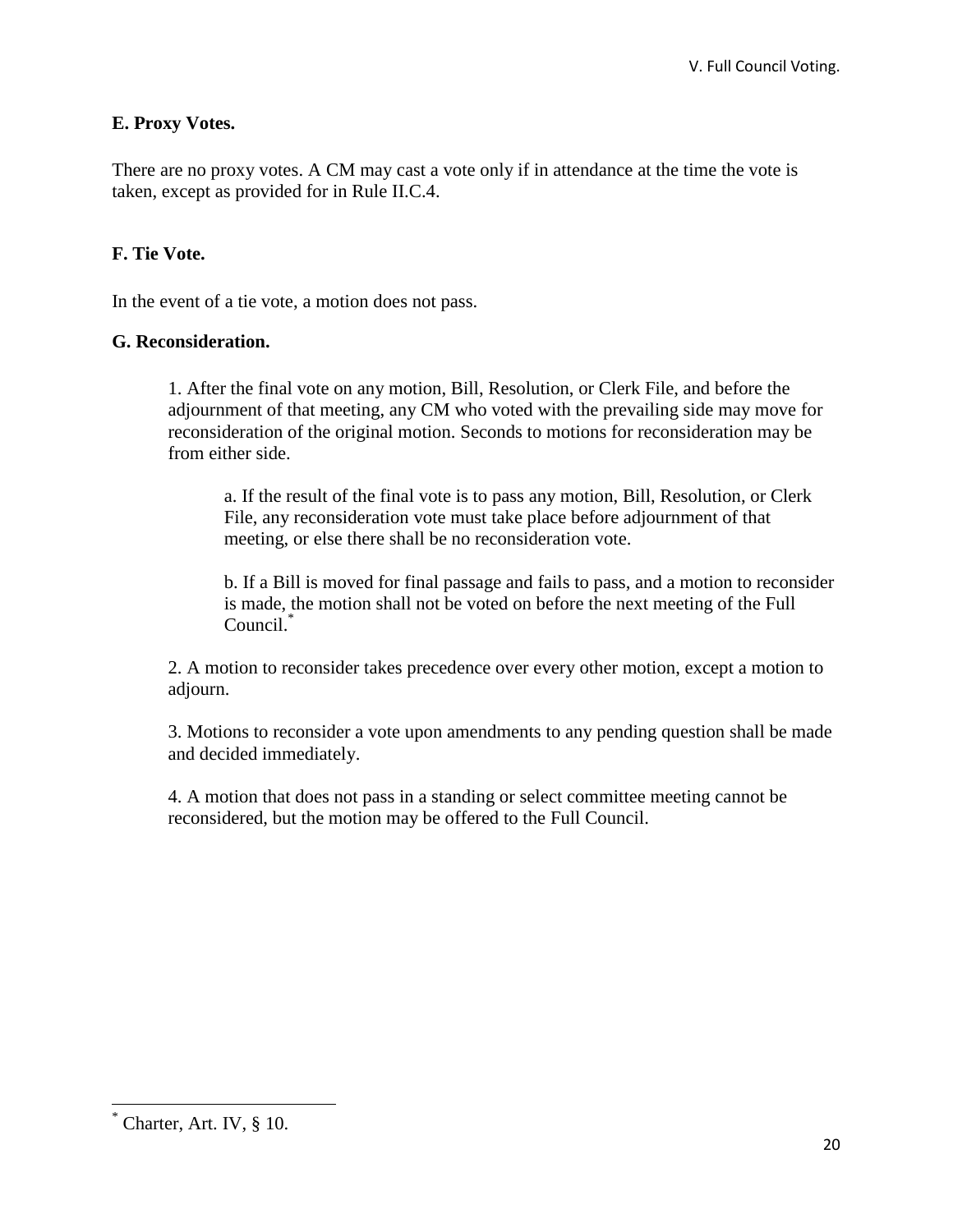# **VI. STANDING COMMITTEES\***

#### **A. Formation.**

1. Standing committees are formed after the biennial election of a President.

2. Formation of standing committees, i.e. the identification of committees' scopes of work, regular meeting schedules, and Chair and membership assignments, shall be adopted by Resolution.

#### **B. Membership.**

1. Membership of a standing committee generally consists of a Chair, two other CMs, and an alternate.

2. If the vacancy of a Council position requires the appointment and/or election of a replacement CM, the committee duties and responsibilities of the replacement CM shall be proposed by the President, and shall be established by Council Resolution to be adopted within 45 days of the date the replacement CM takes office.

3. Any CM may attend a standing committee meeting.

4. There is no quorum requirement for standing committee meetings.

#### **C. Meetings.**

1. Meetings are held in the Council Chamber in Seattle City Hall unless a specific alternate location is established by the Chair with the concurrence of a majority of the regular members of the committee, and appropriate public notice and access are provided.

2. The Council sets regular meeting dates and times by Resolution. Regular meetings are generally held twice a month. The committee Chair may cancel a meeting at any time.

3. Meetings shall be noticed both as committee meetings and as Full Council meetings, with the agenda limited to committee business and only rules and procedures applicable to committees in effect.

4. Preliminary agendas for upcoming regular meetings will list items for which discussion and/or recommendation is expected and will be made available to the public. All reasonable effort will be made to provide the preliminary agenda online and in hard copy at least two business days prior to the meeting.

 $\overline{\phantom{a}}$ 

Charter, Art. IV, § 4.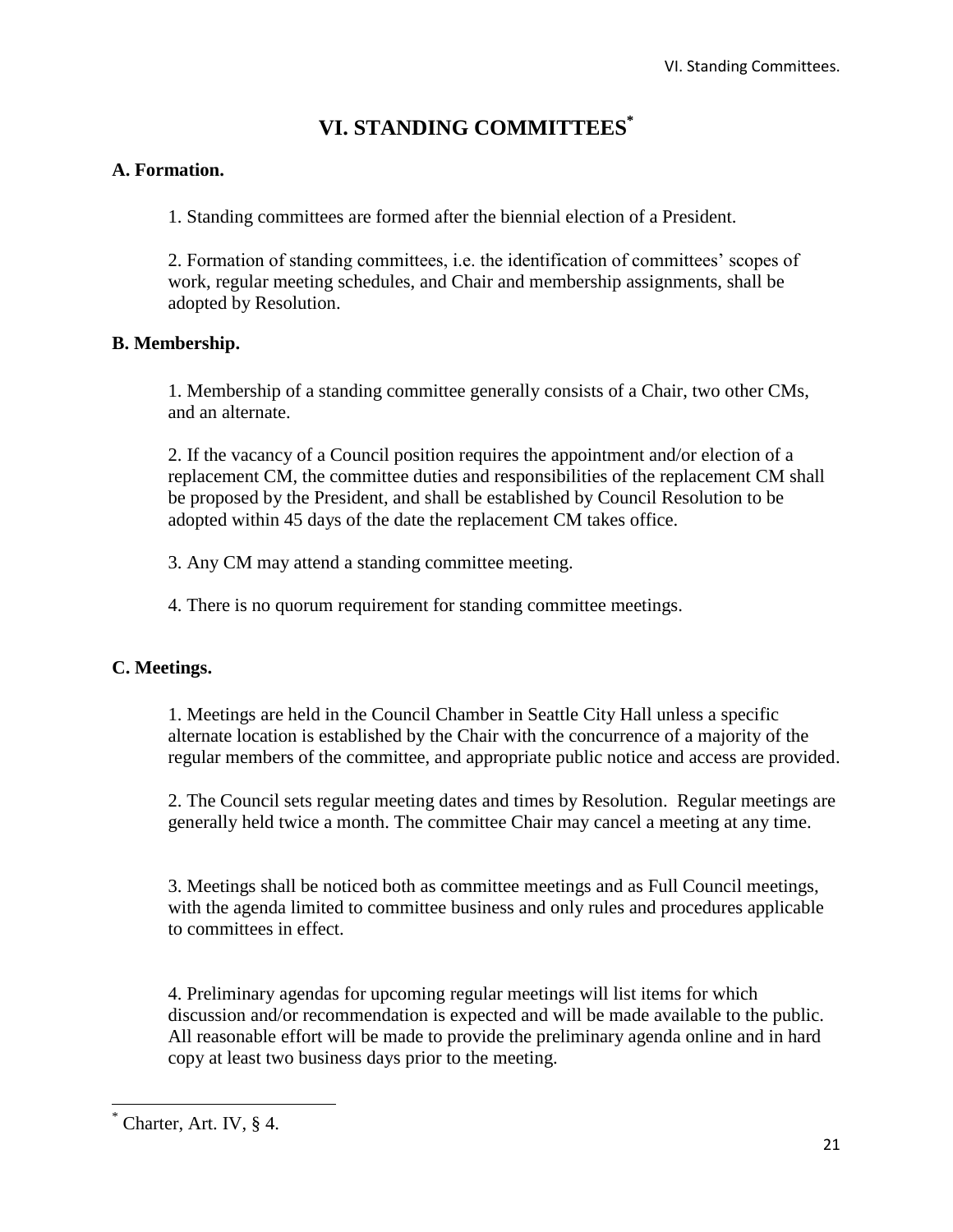5. All reasonable effort will be made to make materials that are to be presented in a regular meeting available online at least 24 hours in advance of the meeting, and copies will be made available to those attending the meeting.

#### **D. Special Meetings.**

A special meeting is a meeting held at a time, date, or location that differs from a regular meeting.

1. Special meetings may be scheduled by the committee Chair.

2. Notices of special meetings shall be in accordance with RCW 42.30.080. All reasonable effort will be made to make the preliminary agenda available online and in hard copy at least two business days prior to the meeting.

3. The only items of business for which final action may be taken at a special meeting are those items listed on the written notice.

#### **E. Attendance.**

1. It is the duty of each member of a committee to attend its meetings.

2. If a CM is unable to attend a meeting, it is the responsibility of the CM's office to inform the Chair and committee alternate as soon as practical. When an alternate is notified of the absence, the alternate is expected to attend the meeting unless the alternate is also unavailable. If the alternate is unable to attend, it is the responsibility of the alternate's office to notify the Chair.

3. A committee member may be excused with the consent of the Chair.

#### **F. Duties of the Chair.**

It is the duty of the committee Chair to:

1. Provide at each meeting a public comment period pursuant to Rule XI.C.3.a.

2. Act as presiding officer and call the meetings to order at the appointed times.

3. State the amount of time allowed for speakers and announce instructions to the speakers at the start of each meeting. The Chair may allow additional time for the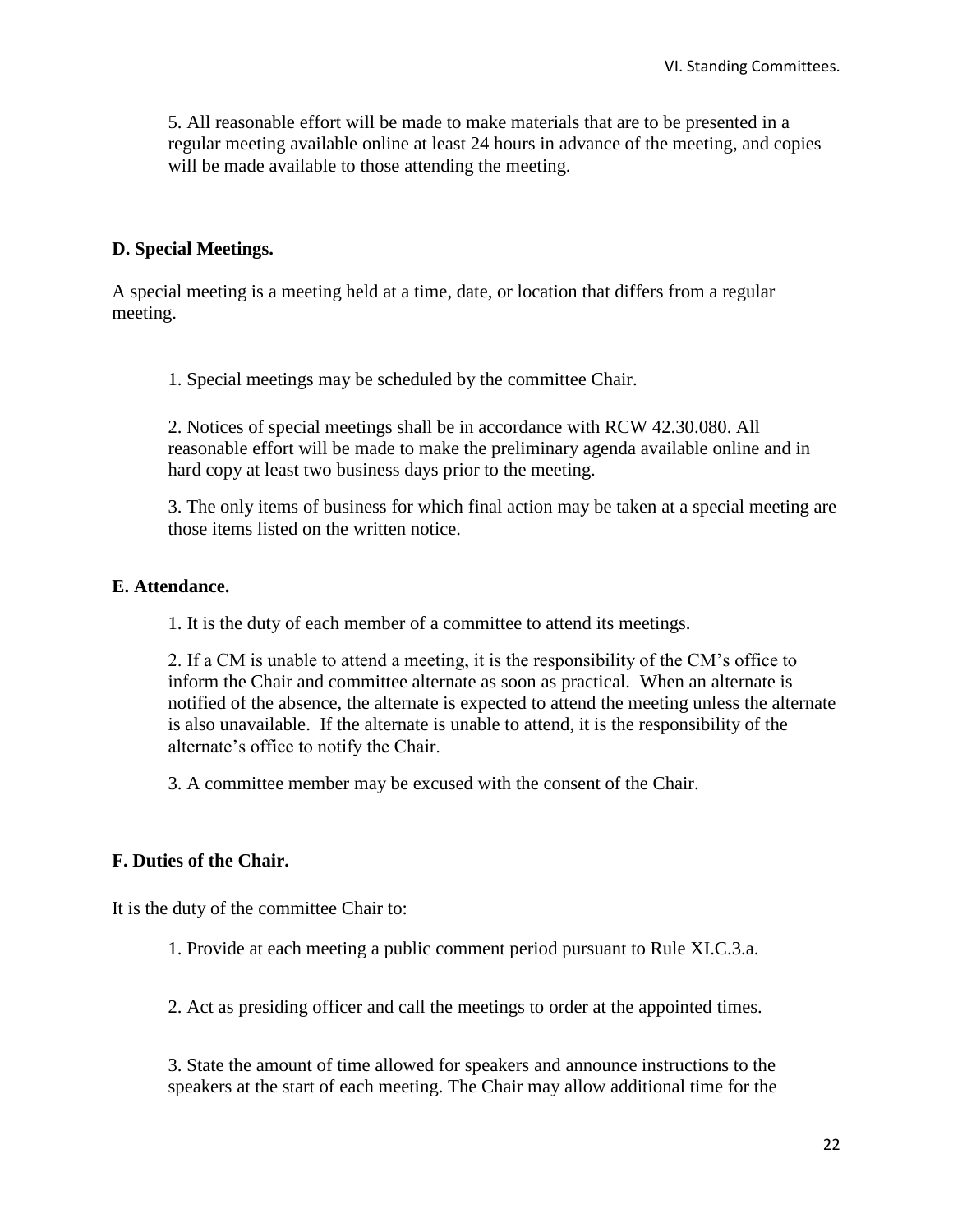submission of written comment from the public.

4. Announce CMs in attendance at the call to order and as they join the meeting.

5. Recognize CMs and, in accordance with these General Rules and Procedures, others who wish to speak.

6. Set the committee's agenda consistent with the committee's assigned scope of work.

7. Run meetings expeditiously.

8. Preserve order and decorum.

#### **G. Duties and Responsibilities of Members.**

Committee members shall acquaint themselves with the interests of the City specifically represented by that committee, and shall make recommendations to the Full Council on Council Bills, Resolutions, and Clerk Files, and such other reports as in their judgment(s) will advance the interests and promote the welfare of the people of the City.

#### **H. Voting, Referral, and Reporting.**

1. Any CM attending a standing committee meeting may vote, or abstain from voting, on issues before the committee.

2. Committee action on any Council Bill, Resolution, or Clerk File is limited to recommendations for the Full Council to consider when voting on final action for that item.

3. Committees shall not vote on a final recommendation on any Bill, Resolution, or Clerk File on the same day that a public hearing was held on that item, except upon passage of a motion by the Chair to suspend this Rule.

4. Starting at noon on the Thursday immediately preceding a regular Full Council meeting, committees shall not refer legislation to that meeting for final action except upon passage of a motion by the Chair to suspend this Rule and the concurrence of the President.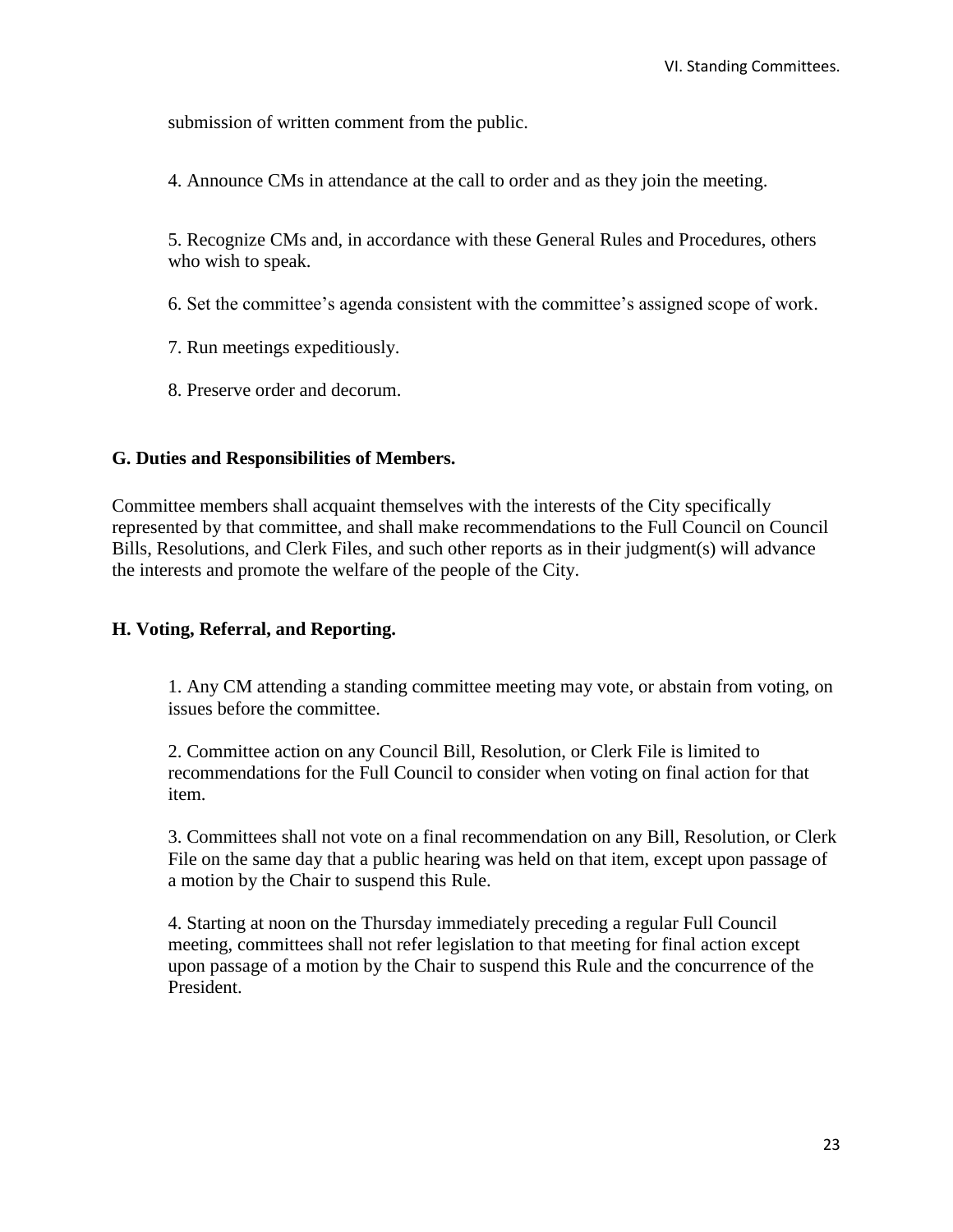#### 5. Committee Reports:

a. Standing committees shall have a written record of final recommendations on any legislation reported out to the Full Council. The record shall include the names of members in attendance and their votes on each final recommendation voting in favor, opposed, and abstaining.

b. If a committee recommendation is not unanimous, the Clerk of the committee shall provide a report on such legislation to all CMs immediately following the conclusion of the meeting.

c. Unless otherwise authorized by the President and the committee Chair, a committee recommendation that is not unanimous shall be sent to the second regular Full Council meeting after the date of the recommendation.

d. Reports of standing committees shall be entered in the Journal of the Proceedings of the City Council.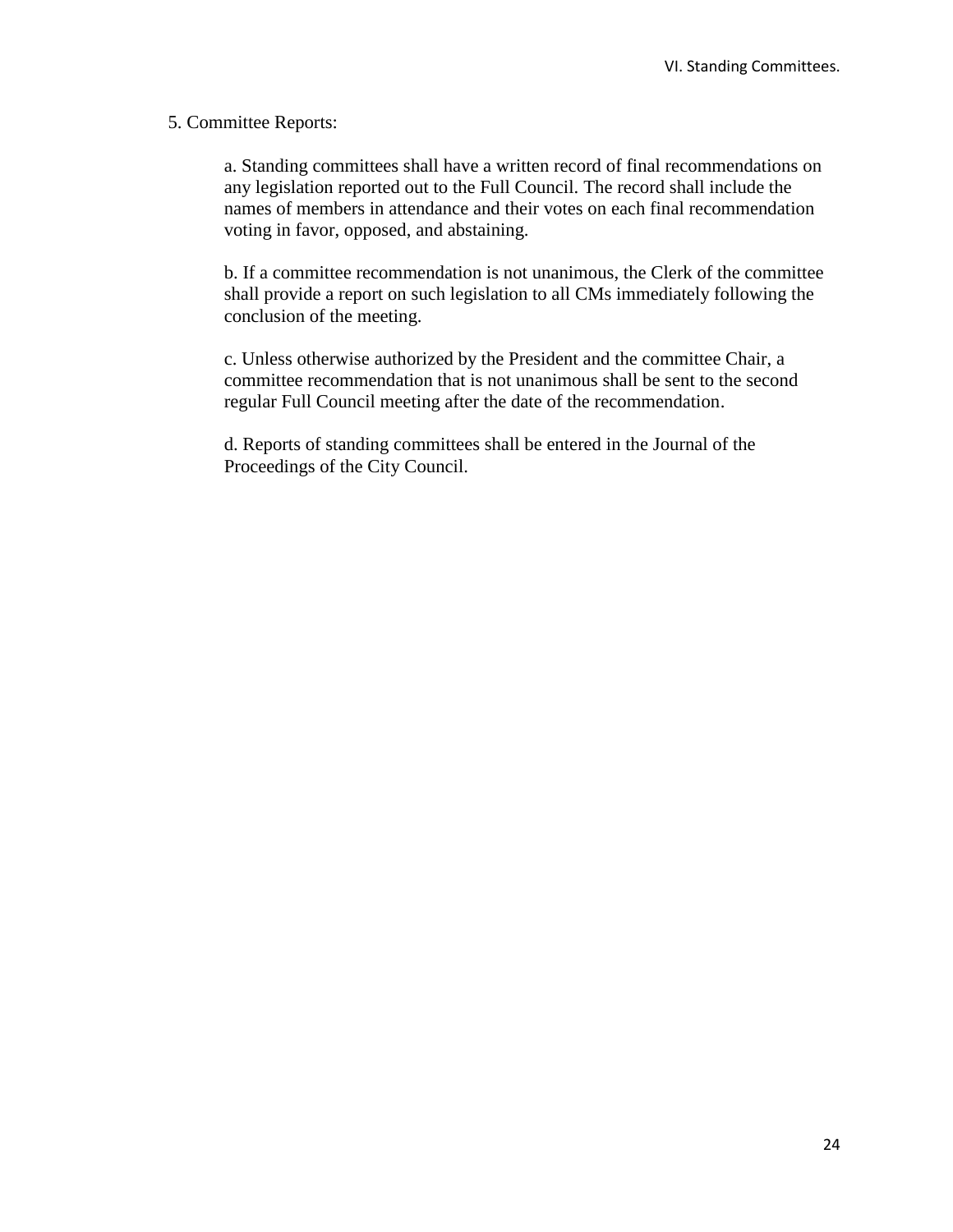# **VII. SELECT COMMITTEES**

#### **A. Establishment of Select Committees.**

The President may create, amend, or abolish select committees and shall appoint the Chair and membership to select or non-standing committees as required, or as deemed necessary to efficiently conduct the business of the Council. When creating the committee, the President shall specify the quorum for convening meetings, making recommendations, or taking committee action. Any committee created under this Rule may be of limited duration or focus.

#### **B. Meetings.**

1. Meetings are held in the Council Chamber in Seattle City Hall unless a specific alternate location is established by the Chair with the concurrence of a majority of the regular members of the committee, and appropriate public notice and access are provided.

2. Regular meeting dates, times, and locations may be determined in advance and filed in a Clerk File by the President upon creation of the select committee. The committee Chair may cancel a meeting at any time.

3. Meetings shall be noticed both as committee meetings and as Full Council meetings, with the agenda limited to committee business and only rules and procedures applicable to committees in effect.

4. Preliminary agendas for upcoming regular meetings will list items for which discussion and/or recommendation is expected and will be made available to the public, with the exception of the Budget Committee pursuant to Rule VII.H.3. All reasonable effort will be made to provide the preliminary agenda online and in hard copy at least two business days prior to the meeting.

5. All reasonable effort will be made to make materials that are to be presented in the meeting available online at least 24 hours in advance of the meeting, and copies will be made available to those attending the meeting.

#### **C. Special Meetings.**

A special meeting is a meeting held at a time, date, or location that differs from a regular meeting.

1. Special meetings may be scheduled by the committee Chair.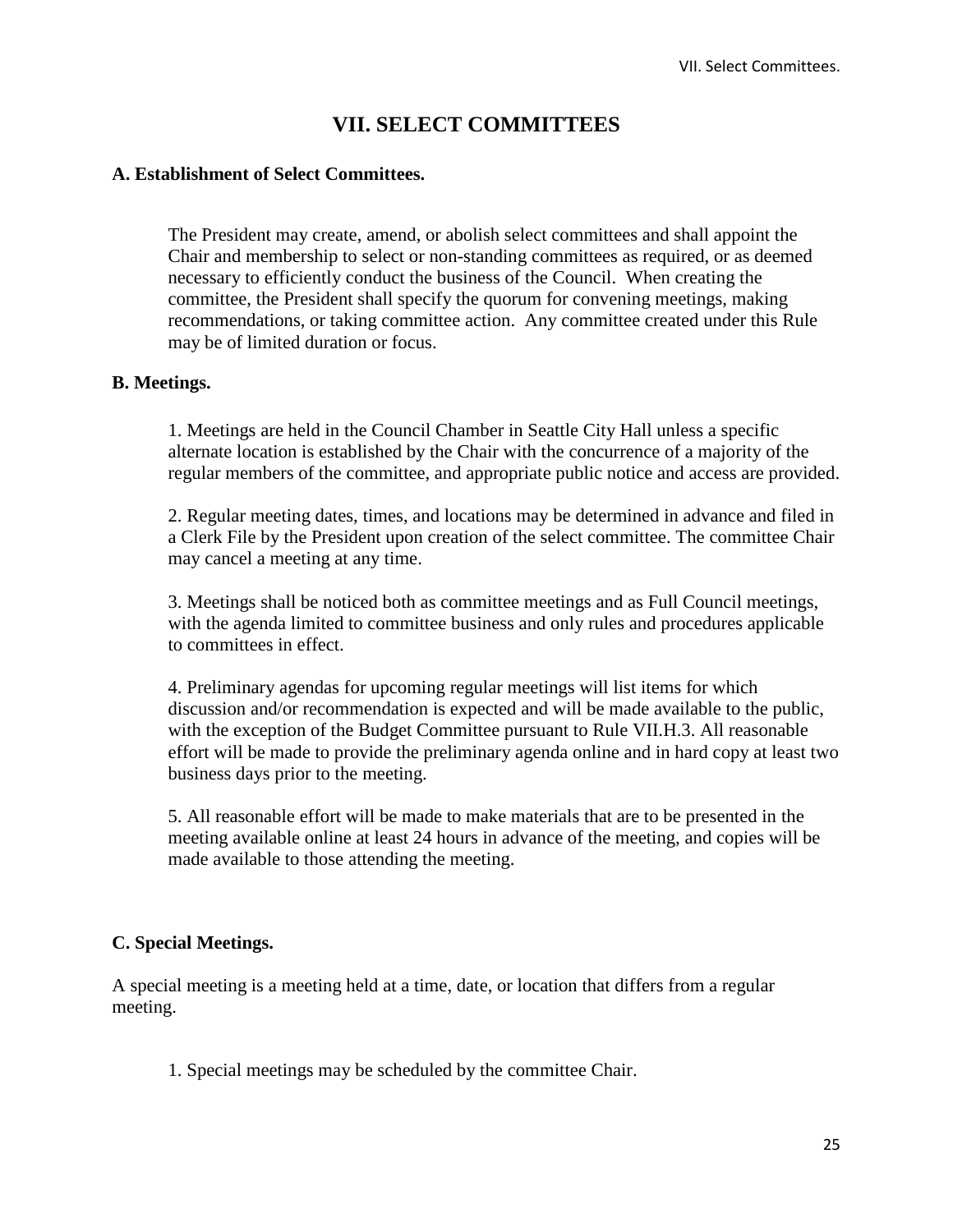2. Notices of special meetings shall be in accordance with RCW 42.30.080. All reasonable effort will be made to make the preliminary agenda available online and in hard copy at least two business days prior to the meeting.

3. The only items of business for which final action may be taken at a special meeting are those items listed on the written notice.

#### **D. Attendance.**

1. It is the duty of each member of a committee to attend its meetings.

2. If a CM is unable to attend a meeting, it is the responsibility of the CM's office to inform the Chair and committee alternate as soon as practical. When an alternate is notified of the absence, the alternate is expected to attend the meeting unless the alternate is also unavailable. If the alternate is unable to attend, it is the responsibility of the alternate's office to notify the Chair.

3. A committee member may be excused with the consent of the Chair.

#### **E. Duties of the Chair.**

It is the duty of the committee Chair to:

1. Provide at each meeting a public comment period pursuant to Rule XI.C.3.a.

2. Act as presiding officer and call the meetings to order at the appointed times.

3. State the amount of time allowed for speakers and announce instructions to the speakers at the start of each meeting. The Chair may allow additional time for the submission of written comment from the public.

4. Announce CMs in attendance at the call to order and as they join the meeting.

5. Recognize CMs and, in accordance with these General Rules and Procedures, others who wish to speak.

6. Set the committee's agenda consistent with the committee's assigned scope of work.

7. Run meetings expeditiously.

8. Preserve order and decorum.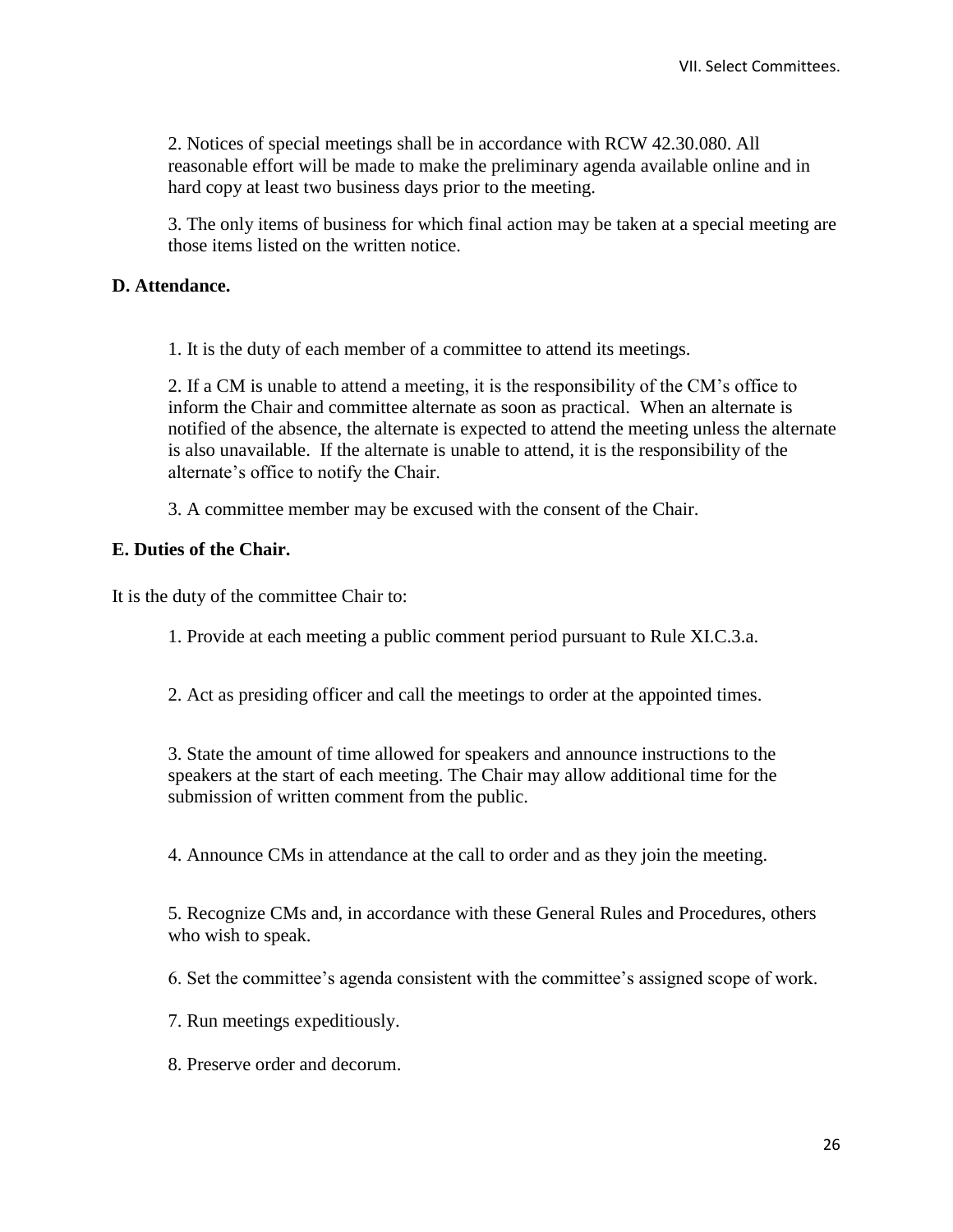#### **F. Duties and Responsibilities of Members.**

Committee members shall acquaint themselves with the interests of the City specifically represented by that committee, and shall make recommendations to the Full Council on Council Bills, Resolutions, and Clerk Files, and such other reports as in their judgment(s) will advance the interests and promote the welfare of the people of the City.

#### **G. Voting, Referral, and Reporting.**

1. Any CM attending a select committee meeting may vote, or abstain from voting, on issues before the committee.

2. Committee action on any Council Bill, Resolution, or Clerk File is limited to recommendations for the Full Council to consider when voting on final action for that item.

3. Committees shall not vote on a final recommendation on any Bill, Resolution, or Clerk File on the same day that a public hearing was held on that item, except upon passage of a motion by the Chair to suspend this Rule.

4. Starting at noon on the Thursday immediately preceding a regular Full Council meeting, committees shall not refer legislation to that meeting for final action except upon passage of a motion by the Chair to suspend this Rule and the concurrence of the President.

#### 5. Committee Reports:

a. Select committees shall have a written record of final recommendations on any legislation reported out to the Full Council. The record shall include the names of members in attendance and their votes on each final recommendation voting in favor, opposed, and abstaining.

b. If a committee recommendation is not unanimous, the Clerk of the committee shall provide a report on such legislation to all CMs immediately following the conclusion of the meeting.

c. Unless authorized by the President and the committee Chair, a committee recommendation that is not unanimous shall be sent to the second regular Full Council meeting after the date of the recommendation.

d. Reports of select committees shall be entered in the Journal of the Proceedings of the City Council.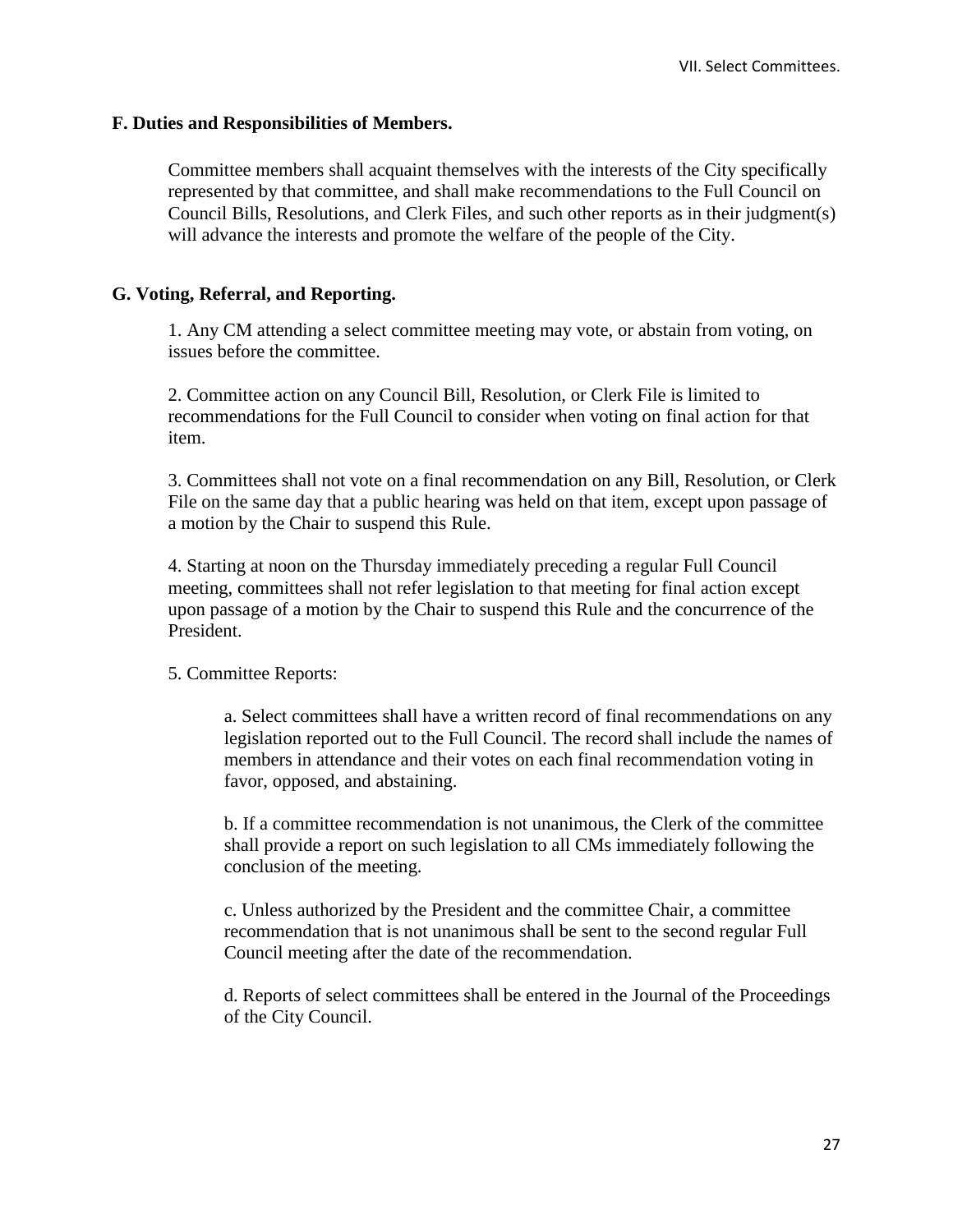#### **H. Budget Committee.**

1. The Budget Committee is a select committee comprised of all CMs and chaired by the Chair of the Finance Committee.

2. The primary purpose of the Budget Committee is to review the Mayor's proposed budget and proposed capital improvement program (CIP), make changes as appropriate, and adopt a budget and CIP. The Budget Committee shall review and take action on other budget issues during the year as may be assigned.

3. From the time the Budget Committee receives the Mayor's proposed budget (typically the end of September) to the time the Council adopts a budget (typically the third week of November), regular standing and select committee meetings shall be suspended. Special standing and select committee meetings may be suspended. Special standing and select committee meetings may be called:

a. If review of a legislative action is required within a set time (e.g. quasi-judicial actions with 90-day deadlines for Council review); or

b. Upon the approval of the President and the Chair of the Budget Committee .

4. Preliminary agendas of Budget Committee meetings are required to list only general topics for discussion and/or recommendation. All reasonable effort will be made to provide preliminary agendas online and in hard copy at least two business days before the meeting. Final agendas of Budget Committee meetings shall be issued no later than the morning of the scheduled meeting and will include all items to be discussed.

5. The quorum for convening a Budget Committee meeting is one CM; the quorum for Committee action and recommendations on agenda adoption, legislation, or budget changes is five CMs.

6. Adoption of a Balanced Budget Package:

a. The Chair shall prepare a group of budget actions (Chair's Proposed Balancing Package) that if adopted would amend the Mayor's proposed budget and pass a budget in which expenditures do not exceed revenues.

b. The Chair will endeavor to meet individually with each CM to discuss the Budget Chair's Proposed Balancing Package at least four calendar days before the Budget Committee is scheduled to vote on the Chair's Proposed Balancing Package. It is the role of the Chair to follow up and inform CMs of any changes made to the Chair's Proposed Balancing Package prior to the scheduled meeting of the Budget Committee. If the Proposed Balancing Package contains budget actions substantively different from any actions discussed in previous Budget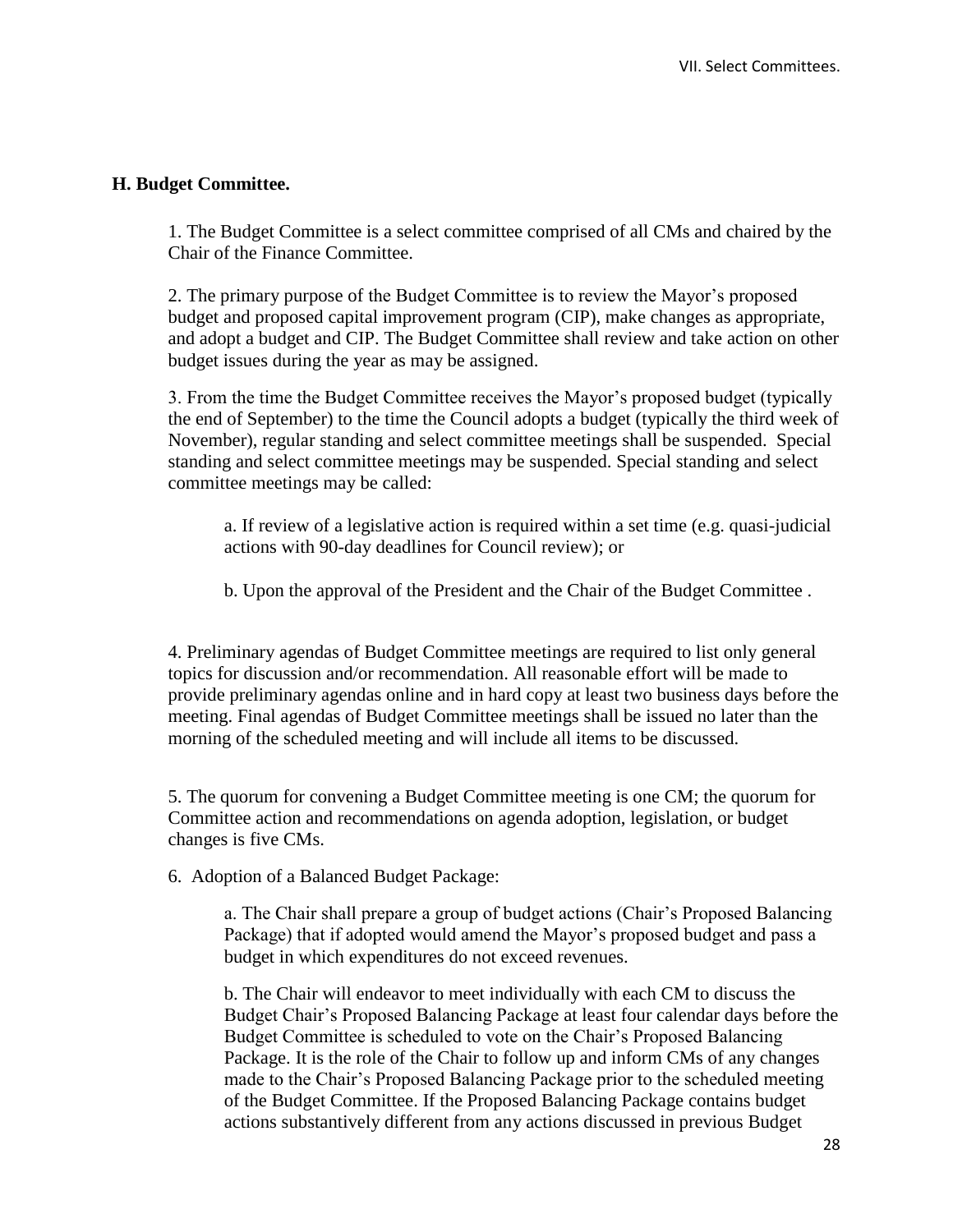Committee meetings, it is the role of the Chair to give explicit notice of these proposed actions to CMs prior to the scheduled meeting of the Budget Committee.

c. If a CM wants to propose one or more amendments or substitute actions to the Chair's Proposed Balancing Package, the CM must make an appropriate motion at the Budget Committee, requiring a second and a majority of CMs present.

7. Other rules and procedures for the Budget Committee, and the meeting dates and times for regular meetings, shall be established by the President in consultation with the Budget Committee Chair.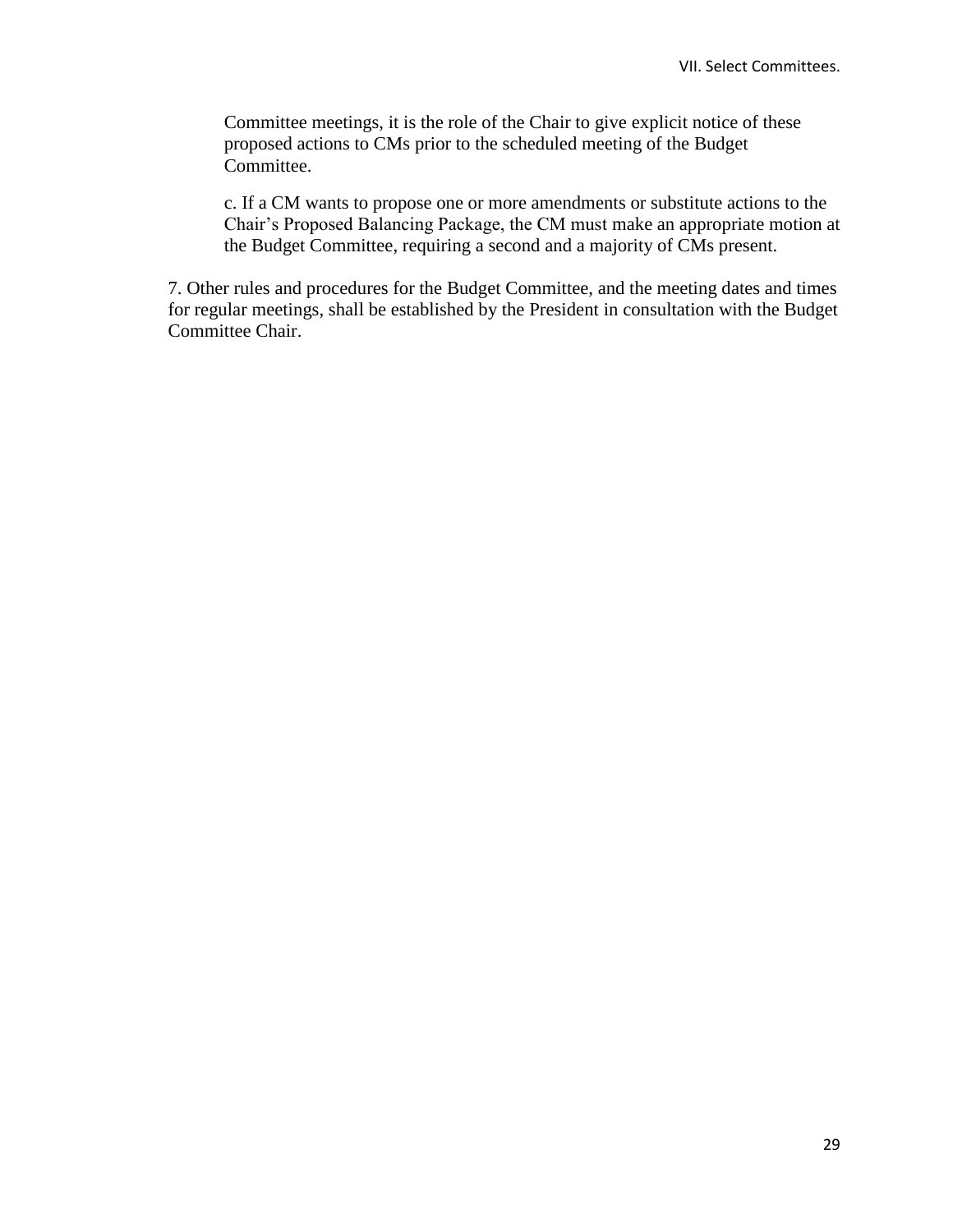# **VIII. EXTERNAL COMMITTEES**

#### **A. Attendance.**

CMs serving on an external committee (a governing or advisory body to which CMs are appointed by Council Resolution) are expected to attend its meetings unless the CM is unavailable.

#### **B. Notification If Unable to Attend.**

If a CM is unable to attend an external committee meeting, it is the responsibility of the CM's office to inform the committee alternate(s) as soon as practical. When an alternate is notified of the absence, the alternate is expected to attend the meeting unless the alternate is also unavailable. If the alternate is unable to attend, it is the responsibility of the alternate's office to notify other members or alternates (if there are any).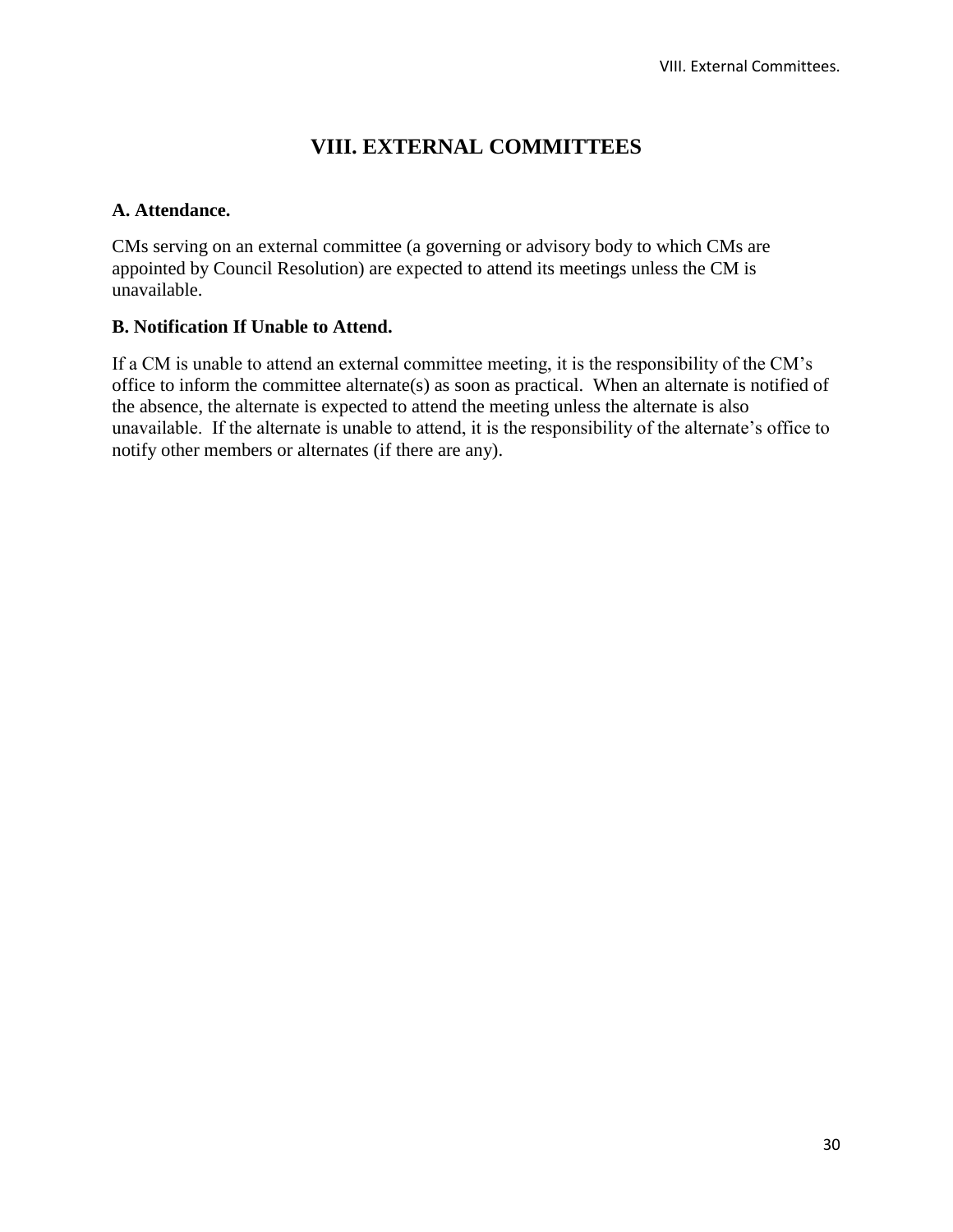# **IX. COUNCIL BRIEFING MEETINGS**

#### **A. Purpose, Procedure, and Scope.**

The Council will hold Council Briefing meetings, chaired by the President, to discuss and receive briefings on issues of general interest. The President shall be Chair of the meetings. No quorum is required at any Council Briefing meeting. The Council shall take no vote or other final action at any Council Briefing meeting.

#### **B. Location and Frequency.**

1. Council Briefing meetings are held in the Council Chamber in Seattle City Hall, unless a specific alternate location is established by the President, and appropriate public notice and access are provided.

2. Regular Council Briefing meetings are held at 9:30 a.m. each Monday, or if Monday is a holiday, then on the next day that is not a legal holiday. Regular meetings are not held on the last two Mondays in August nor on the last two Mondays in December. Council Briefing meetings may be canceled by the President at any time.

3. A special meeting is a meeting held at a time, date, or location that differs from a regular meeting. Special meetings may be scheduled by the committee Chair. Notices of special meetings shall be in accordance with RCW 42.30.080.

#### **C. Preliminary Agendas.**

1. Preliminary agendas of upcoming regular Council Briefing meetings will list items for which discussion is expected and will be made available to the public. All reasonable effort will be made to provide the preliminary agenda online and in hard copy at least two business days prior to the meeting.

2. For special Council Briefing meetings, all reasonable effort will be made to make the preliminary agenda available online and in hard copy at least two business days prior to the meeting.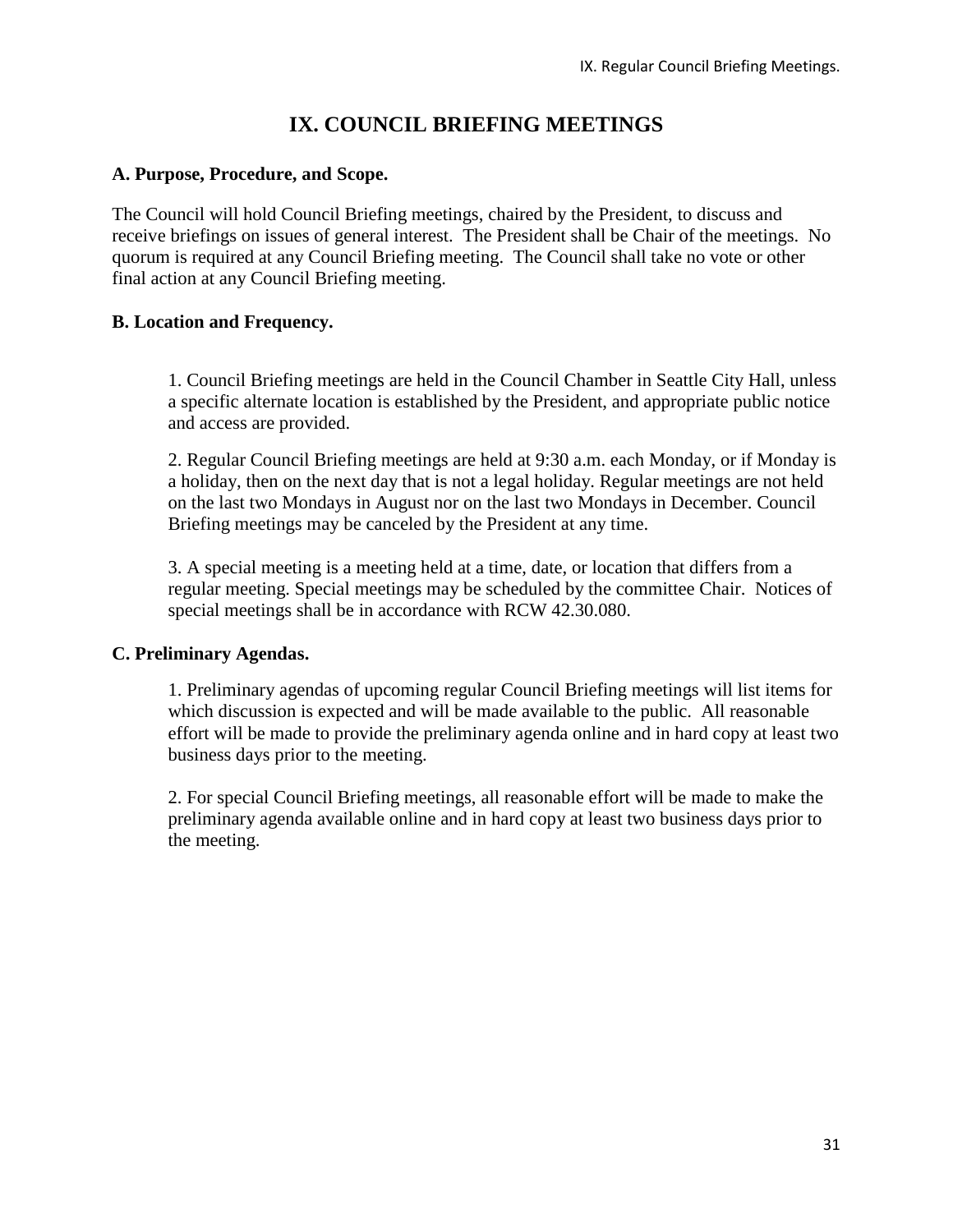# **X. EXECUTIVE SESSIONS**

#### **A. When Sessions May Be Held.**

Executive sessions may be held during Full Council meetings, Council Briefing meetings, standing or select committee meetings, whether regular or special meetings, and at other times as allowed by RCW 42.30.110 and 42.30.140, as it now exists or as amended, and SMC 5.24.020 and 5.24.030.

#### **B. How Sessions May Be Convened.**

The presiding officer or a majority of those CMs in attendance may decide to convene an executive session during a particular meeting. An executive session may be ended by the presiding officer or by a majority vote of those CMs in attendance.

#### **C. Purpose of Session.**

Before convening an executive session, the presiding officer shall announce the purpose of the executive session, and the time when the executive session is expected to conclude.

#### **D. Attorney to be Present.**

1. An attorney from the Law Department, or outside counsel if appropriate, will be present during all executive sessions to advise CMs on compliance with RCW 42.30.

2. The Council may choose to waive the attorney-client privilege regarding legal matters discussed with counsel at an executive session only if all nine CMs are in attendance and unanimously agree to waive the privilege. Only the Council may waive the privilege. Executive session is the only forum in which the Council may waive attorney-client privilege for any attorney-client privileged documents presented to the Council in or out of executive session.

#### **E. Attendees.**

Attendance at an executive session is limited to:

1. CMs;

2. Assistants to CMs representing their CM in absentia (and this attendance is limited to presence, not participation);

3. The Council's Central Staff Director and/or designee;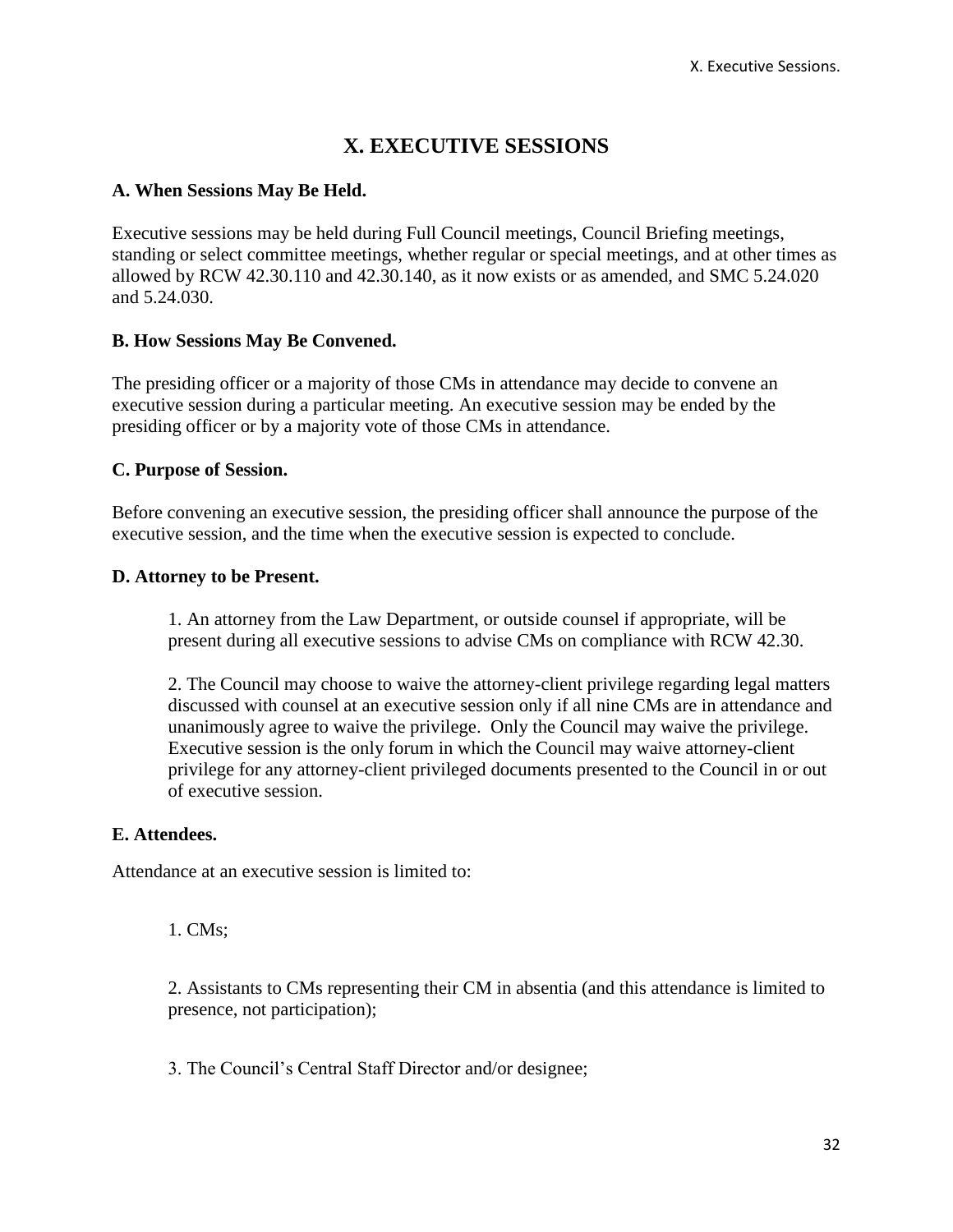4. City staff members and others representing the City (e.g., consultants) who are directly involved in the issue and who have been invited by the presiding officer to attend;

- 5. Legal counsel assigned to the matter at issue; and
- 6. The City Clerk or designee for clerking purposes.

#### **F. Confidentiality.**

Executive session attendees shall not disclose the contents of discussions held within the session.

#### **G. Issues.**

Issues that may be considered in executive session include, but are not limited to:

- 1. Consideration of certain real estate transactions and/or prices;
- 2. Evaluation of complaints against a public officer or employee;
- 3. Evaluation of qualifications of candidate for appointment to elective office;

4. Evaluation of qualifications of an applicant for public employment or to review the performance of a public employee;

5. Discussion with legal counsel regarding litigation or potential litigation to which the City or a CM acting in an official capacity is, or is likely to become, a party; and

6. Planning or adopting the strategy or position to be taken during the course of collective bargaining or reviewing the proposals made in labor negotiations while in progress.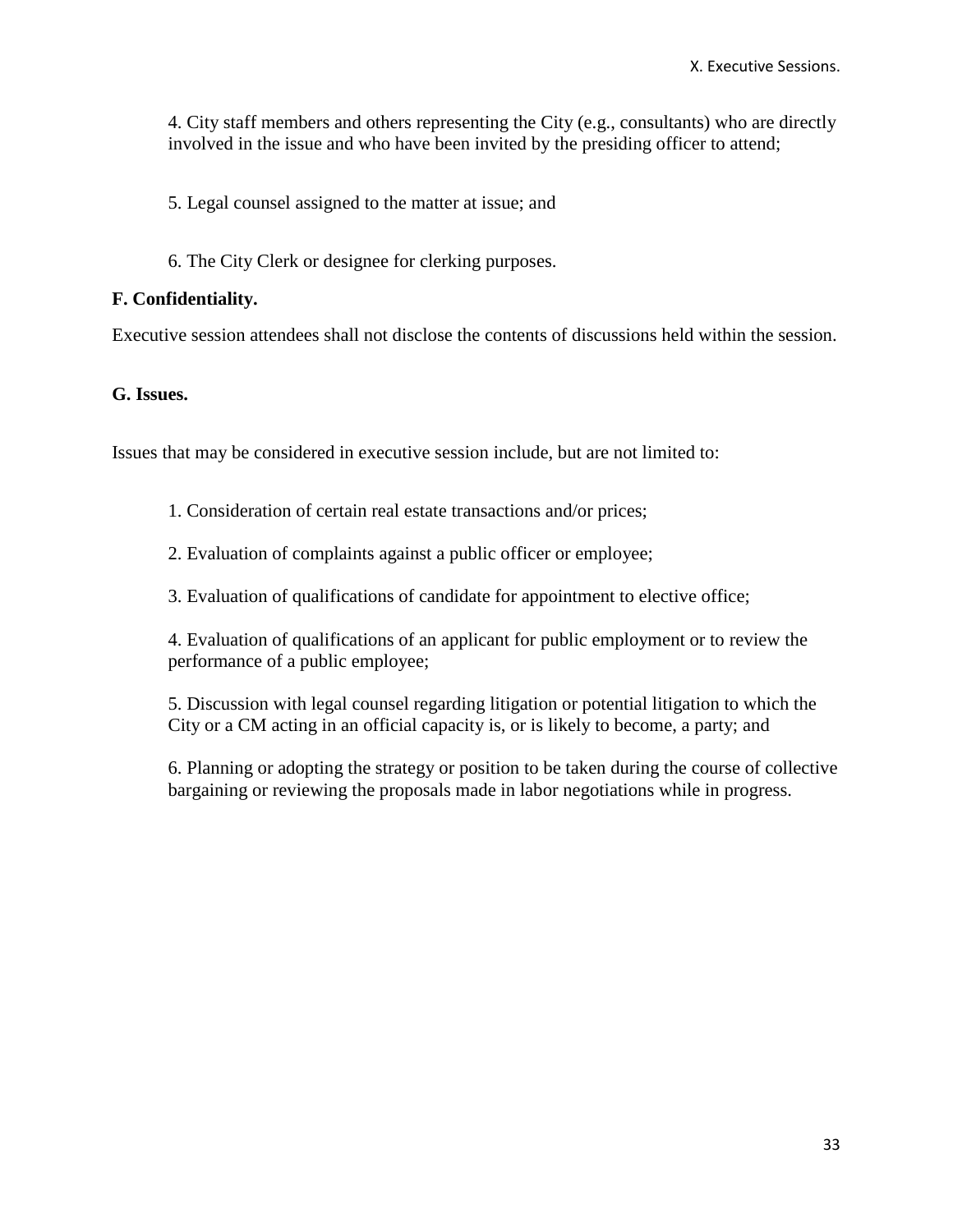# **XI. PUBLIC PARTICIPATION AND ACCESS**

#### **A. Public Sessions.**

1. All meetings of the Council, and all meetings of standing and select committees (except executive sessions or as otherwise permitted by law), are open to the public, and shall be conducted in a manner that provides the opportunity for attendees to hear and see the proceedings of those Members physically present and to hear any CMs attending by electronic means.

(See Rule XI.H Equal Access and Participation – Requests for Reasonable Accommodation.)

2. The Council shall not adjourn its regular Full Council meetings to any place other than its regular meeting place, which is the Council Chamber in Seattle City Hall, except as provided by law.\*

(See Rule II.A.2 Full Council Meetings;

and Rule XI.D.2 Disruptions of Council Meetings and Committee Meetings.)

3. Meetings of standing committees shall not convene in or adjourn to any place other than that committee's regular meeting place, which is the Council Chamber in Seattle City Hall, unless a specific alternate location is established by the Chair with the concurrence of a majority of the committee's regular CMs and appropriate public notice and access are provided.

4. Meetings of select committees may be held in the Council Chamber in Seattle City Hall, or an alternate location as established by the committee Chair so long as appropriate public notice and access are provided.

#### **B. Public Hearings.**

Public Hearings are opportunities for members of the public to speak on a particular proposed Ordinance, Resolution, or other legislative action. If a Public Hearing is scheduled for a particular meeting, the agenda for the meeting will specify the proposed Ordinance, Resolution, Clerk File, other legislative action, or other subject to be discussed at the public hearing. (See Rule VI.F. Duties of the Chair.)

1. Public hearings may be held as part of a scheduled Full Council, select, or standing committee meeting, but the public hearing shall be conducted as a separate agenda item.

2. The Chair of the body conducting the public hearing shall:

a. Announce at the beginning of the public hearing the rules, guidelines, and time limits for individual speakers;

 $\overline{\phantom{a}}$ 

 $\overline{C}$  Charter, Art. IV,  $\delta$  6.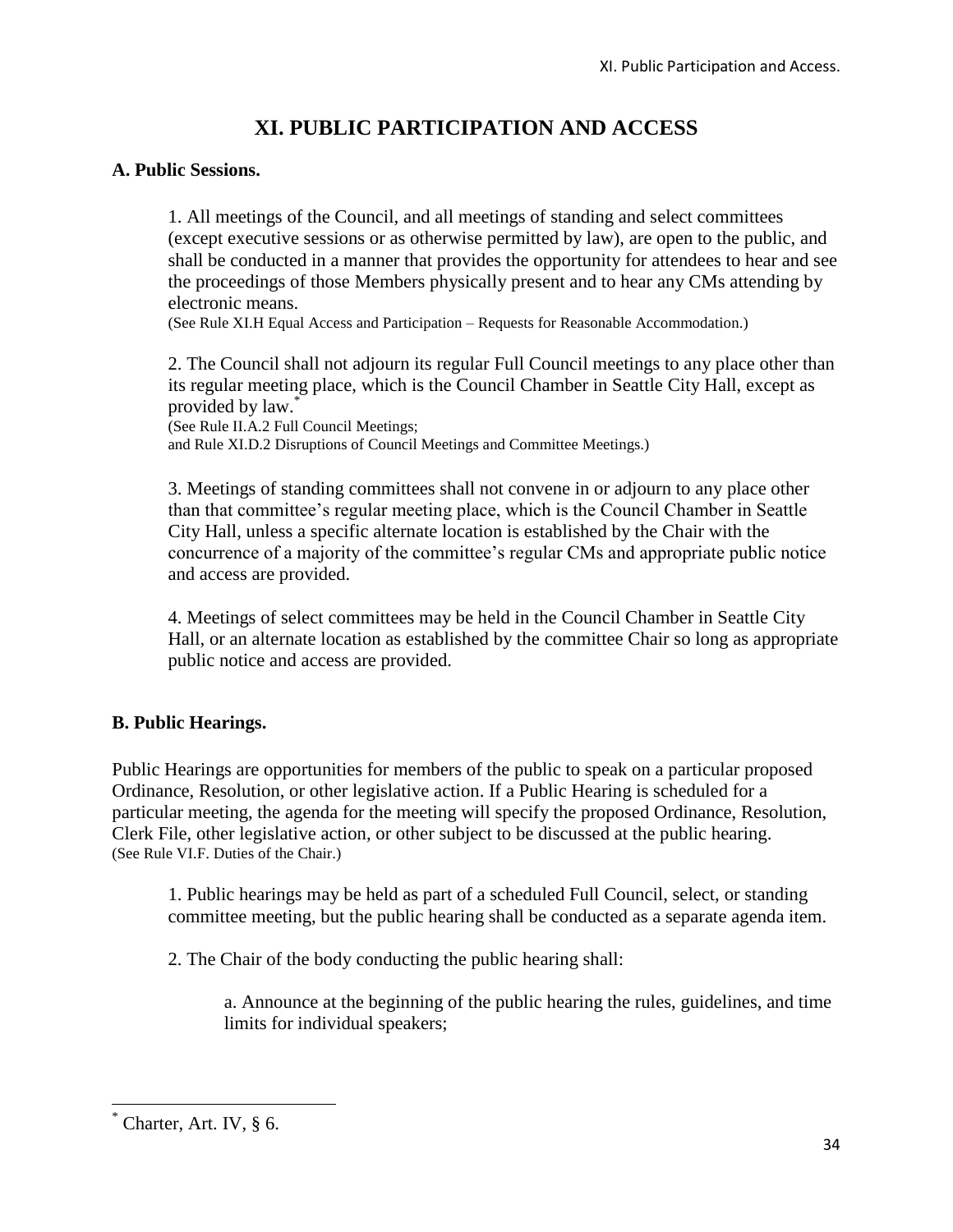b. Require all speakers to sign in on registers provided by Legislative Department staff.

3. Members of the public who wish to speak at public hearings shall comply with Rule XI.D.

#### **C. Public Comment at Full Council Meetings and Committee Meetings.**

Public comment periods are opportunities for members of the public to comment on items on the meeting's agenda or, in the case of a committee meeting, on matters within the purview of the committee. The agenda for a particular Council meeting may specify the total time allotted for the public comment period and for time limits for individual comments. (See also Rule XI.B Public Hearings.)

1. The Council does not accept public comment at special Full Council meetings.

2. The Council does accept public comment at regular Full Council meetings:

a. Public comment at Full Council meetings is limited to matters on the Introduction and Referral Calendar and Committee Reports on that day's regular Full Council meeting agenda; and

b. The President shall ensure that all public comment is in accordance with Rule XI.C.2.a.

3. Council committees accept public comment at standing and select committee meetings.

a. Public comment at a committee meeting is limited to matters within the purview of the specific committee or an item listed on that day's agenda.

b. The presiding officer at a committee meeting shall ensure that all public comment is in accordance with Rule XI.C.3.a.

4. Total public comment periods shall not exceed 20 minutes unless extended at the discretion of the presiding officer.

5. Individual speakers will be provided up to two minutes total speaking time. Individuals who wish to speak shall sign up for public comment on registers provided by Legislative Department staff.

6. When recognized by the presiding officer, the individual shall approach the podium, state the individual's name for the record, and identify the item to which the individual will speak. At the presiding officer's discretion, this Rule may be waived in the interest of personal safety of the person speaking.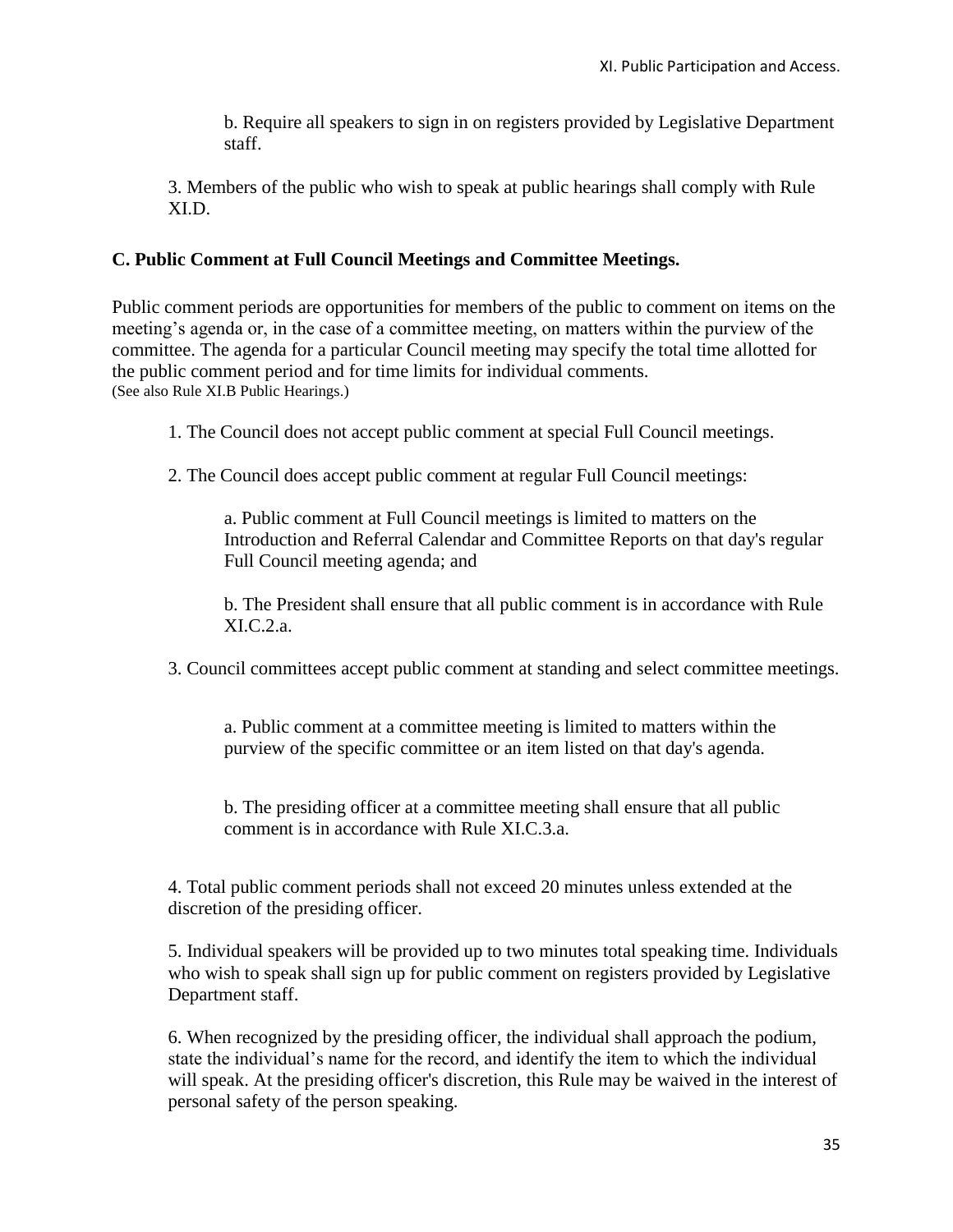7. Council and committee proceedings are electronically recorded; therefore, speakers wishing to address the Council or committee during the established public comment period shall speak only from the microphones provided for public speakers.

8. If no speakers sign up to address the Council or the committee, or if the public comments conclude before the 20 minute time period has elapsed, the comment period will be closed, and the Council or committee shall resume its business, with no further opportunity for public comment at that meeting.

9. The Council is not required to allow public comment at Council Briefing meetings.

10. No public comments addressing the merits of a quasi-judicial action are permitted at any Council meeting.

#### **D. Disruptions of Full Council Meetings and Committee Meetings.**

1. Disruptions of Full Council and Committee meetings are prohibited. Disruptions include but are not limited to the following:

a. Failure of a speaker to comply with the allotted time established for the individual speaker's public comment;

b. Outbursts from members of the public who have not been recognized by the presiding officer for public comment;

c. Comments that are not in compliance with XI.C.2.a or XI.C.3.a, or that are unrelated to the particular proposed Ordinance, Resolution, or other legislative action on which a public hearing is being held;

d. Standing in the center aisle or front row of the audience unless speaking as recognized by the presiding officer, waiting to speak during the public comment period, or gathering meeting materials distributed by Legislative Department staff;

e. Holding or placement of a banner or sign in the Council Chamber in a way that endangers others or obstructs the free flow of pedestrians or the view of others attending a Council or Committee meeting; or

f. Behavior that intentionally disrupts, disturbs, or otherwise impedes attendance or participation at a Council or Committee meeting.

2. The presiding officer shall preserve the order and decorum of a Council or committee meeting at all times. If an individual fails to comply with Rule XI.D.1, the presiding officer shall issue an oral warning to the individual that the individual's behavior is out of order. If the individual continues to engage in activity that violates Rule XI.D.1, the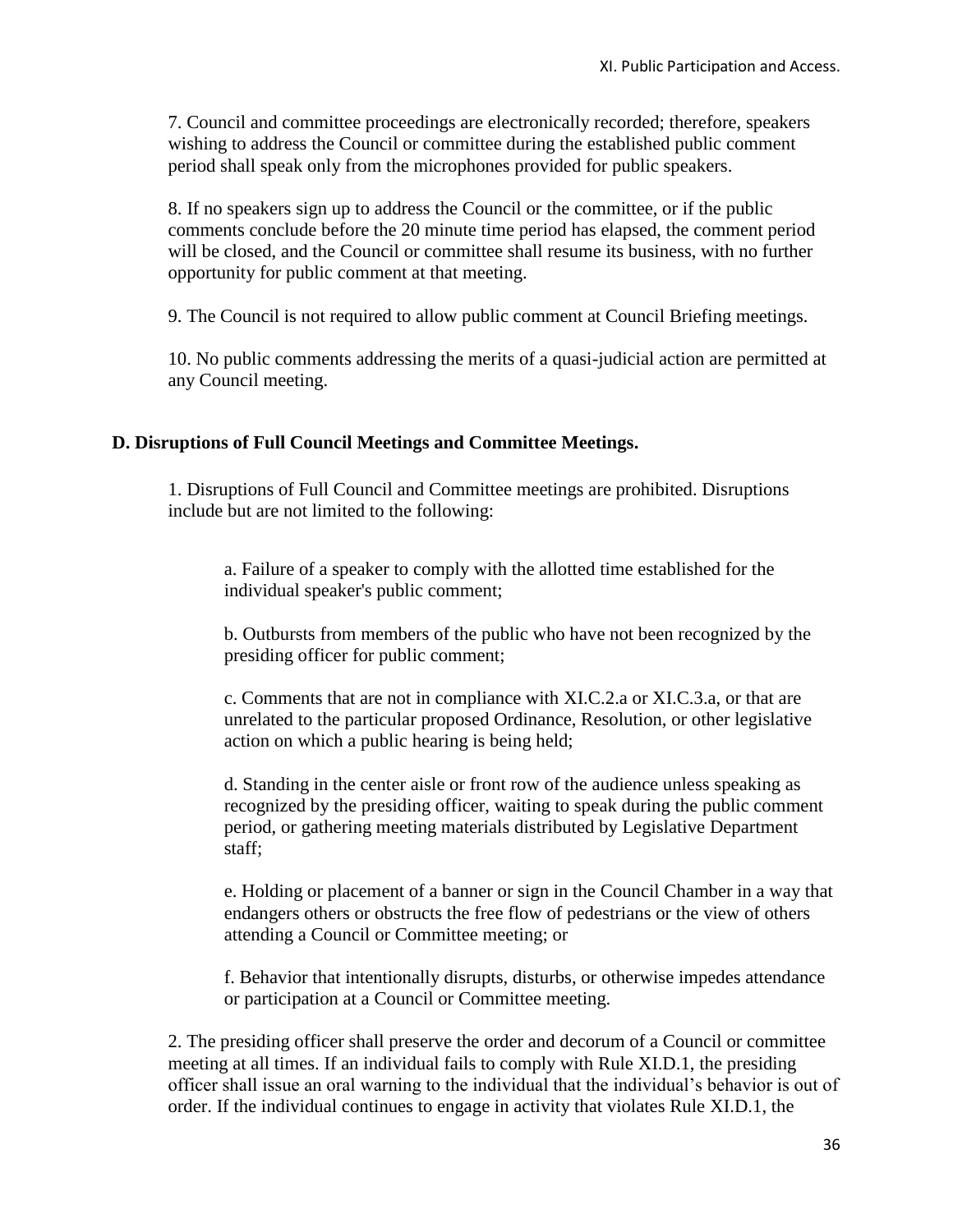presiding officer may take the following actions:

a. Terminate the individual's comment period and proceed to the next speaker, if any;

b. Direct security staff to assist an individual to the individual's seat; or

c. Direct security staff to remove the individual from the meeting room.

3. Any individual ordered to be removed from a meeting pursuant to Rule XI.D.2.c shall be excluded from returning to that same meeting from which the individual was removed, unless the decision of the presiding officer is overruled by a majority vote of those CMs in attendance.

4. If an individual fails to comply with the requirements of Rule XI.D.1 over the course of two or more Council and/or committee meetings occurring within a 15 day time period, or over the course of two or more consecutive meetings of the same committee, the presiding officer may exclude the individual from participation in future public comment periods before the Council and/or committee meetings, or exclude the individual from attendance at future Council and/or committee meetings, unless the decision of the presiding officer is overruled by a majority vote of the CMs in attendance.

a. The presiding officer shall inform the individual of the specific reason for, and the specific terms of, the exclusion.

b. An initial and any subsequent exclusion of an individual from future participation in public comment periods or future attendance at Council and/or committee meetings may be issued for up to 28 calendar days.

c. If an individual is subject to an exclusion from future attendance at Council and/or committee meetings for a 28 calendar day time period, and further engages in activity that violates Rule XI.D.1, other than subsection c, within 60 days after the termination of the exclusion period, an additional exclusion from future attendance at Council and/or committee meetings may be issued for up to 90 calendar days.

d. If an individual is subject to an exclusion from future attendance at Council and/or committee meetings for a 90 or more calendar day time period, and further engages in activity that violates Rule XI.D.1, other than subsection c, within 60 days after the termination of the exclusion period, an additional exclusion from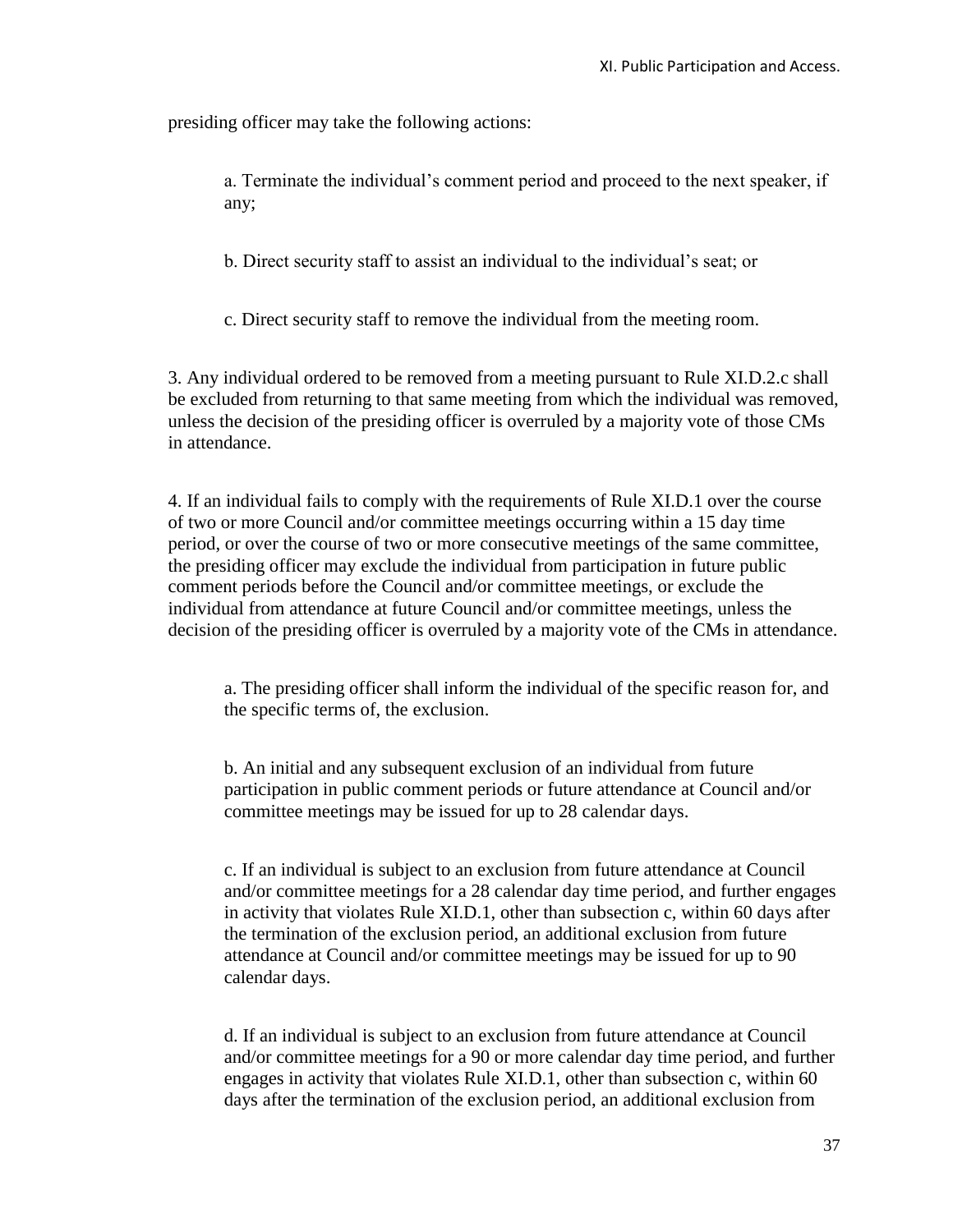future attendance at Council and/or committee meetings may be issued for up to 180 calendar days.

e. The length of the period of any exclusion may depend upon the seriousness of the disruption, the number of disruptions, and the individual's prior record with conduct at Council or committee meetings.

f. When issuing an exclusion from future public comment periods, or from future attendance at Council or committee meetings, the presiding officer shall include specific notification that the individual may submit written comments to the City Clerk for distribution to the Council at future public comment periods.

5. Any individual excluded from participation in future public comment periods or from attendance at future Council or committee meetings for a period of more than two calendar days may appeal the exclusion by submitting a written appeal to the Full Council within five business days after receiving notice of the exclusion. Upon receipt of a written appeal, the Full Council shall consider the appeal at its next regularly scheduled open public meeting. The individual's exclusion from public comment periods or from attendance at Council or committee meetings shall remain in effect during the Council's consideration of the appeal.

6. The enforcement provisions of these rules are in addition to the authority of the Department of Finance and Administrative Services to enforce Rules of Conduct in City Hall pursuant to Rule 05-02, and Rules regarding City Buildings and Premises pursuant to Rule 06-03. Disruptions prior to or after a Council or committee meeting, including interference with City officials or City staff's preparation for a meeting, may be addressed under the rules cited in this section.

#### **E. Interruption(s) to Full Council Meetings and Committee Meetings.**

1. It is the responsibility of the presiding officer to maintain order and adjourn any meeting as the presiding officer deems necessary.

2. If a meeting is interrupted by any person or by a group or groups of persons so as to render the orderly conduct of the meeting not feasible, and order cannot be restored by the removal of individuals who are interrupting the meeting, the members of the Council or the committee conducting the meeting may order the meeting room cleared and continue in session, or may adjourn the meeting and re-convene at another location selected by majority vote of the CMs present. In such a session, final disposition may be taken only on matters appearing on the agenda. Representatives of the press or other news media, except those participating in the disturbance, shall be allowed to attend any session held pursuant to this Rule XI.E.

3. The Council or the committees may establish procedures for re-admitting an individual or individuals not responsible for disturbing the orderly conduct of the meeting.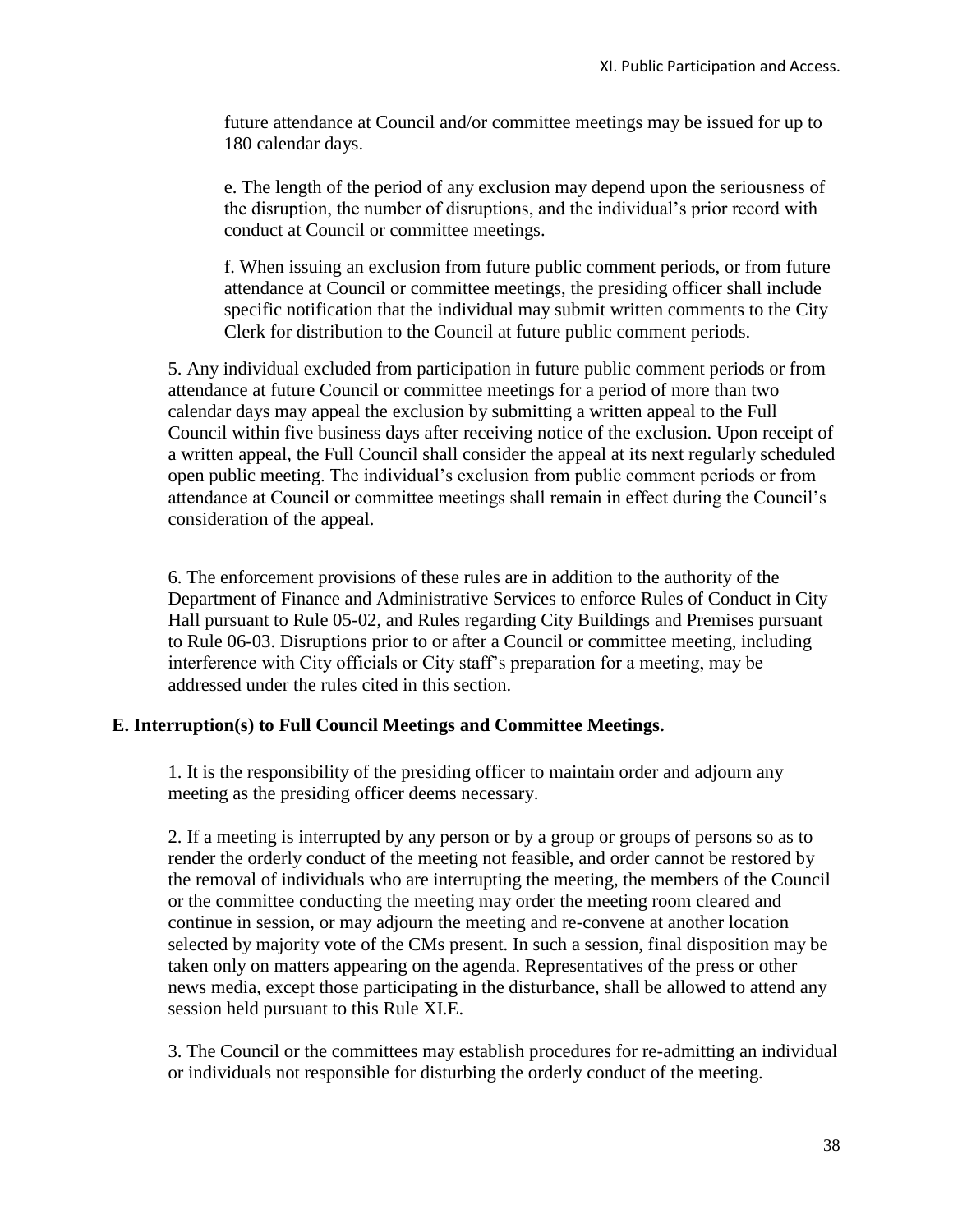4. If a meeting is adjourned due to an interruption, CMs and staff shall leave the meeting room until the meeting is reconvened.

#### **F. Public Access.**

1. No individual other than the Legislative Department staff may approach the CMs or the Clerks while the Council or a committee is in session, unless permitted to do so by the President or Chair.

2. During committee meetings and Council Briefing meetings, no persons other than Legislative Department staff shall join CMs at the committee table, unless specifically invited by the committee Chair to provide information necessary to committee business.

3. Physical access to CM office areas is limited and provided only in accordance with established policies and procedures of the Legislative Department.

4. Persons desiring to electronically tape (audio, video, etc.) or photograph a CM within the CM office area(s) may only do so with the permission of the respective  $CM(s)$  or their respective staff members, when so delegated.

5. Access by media shall be in accordance with Legislative Department policy.

6. The presiding officer or designee may temporarily suspend or modify this Rule XI.F to protect the safe and responsible functioning of the Council.

#### **G. Recording of Meetings.**

1. Public meetings of the City Council will be electronically recorded whenever feasible. The presiding officer or designee may temporarily suspend or modify this Rule XI.G.1 to protect the safe and responsible functioning of the Council.

2. Executive sessions and those meetings exempted from RCW 42.30 will not be recorded.

3. The City Clerk shall maintain custody of recordings made pursuant to Rule XI.G.1.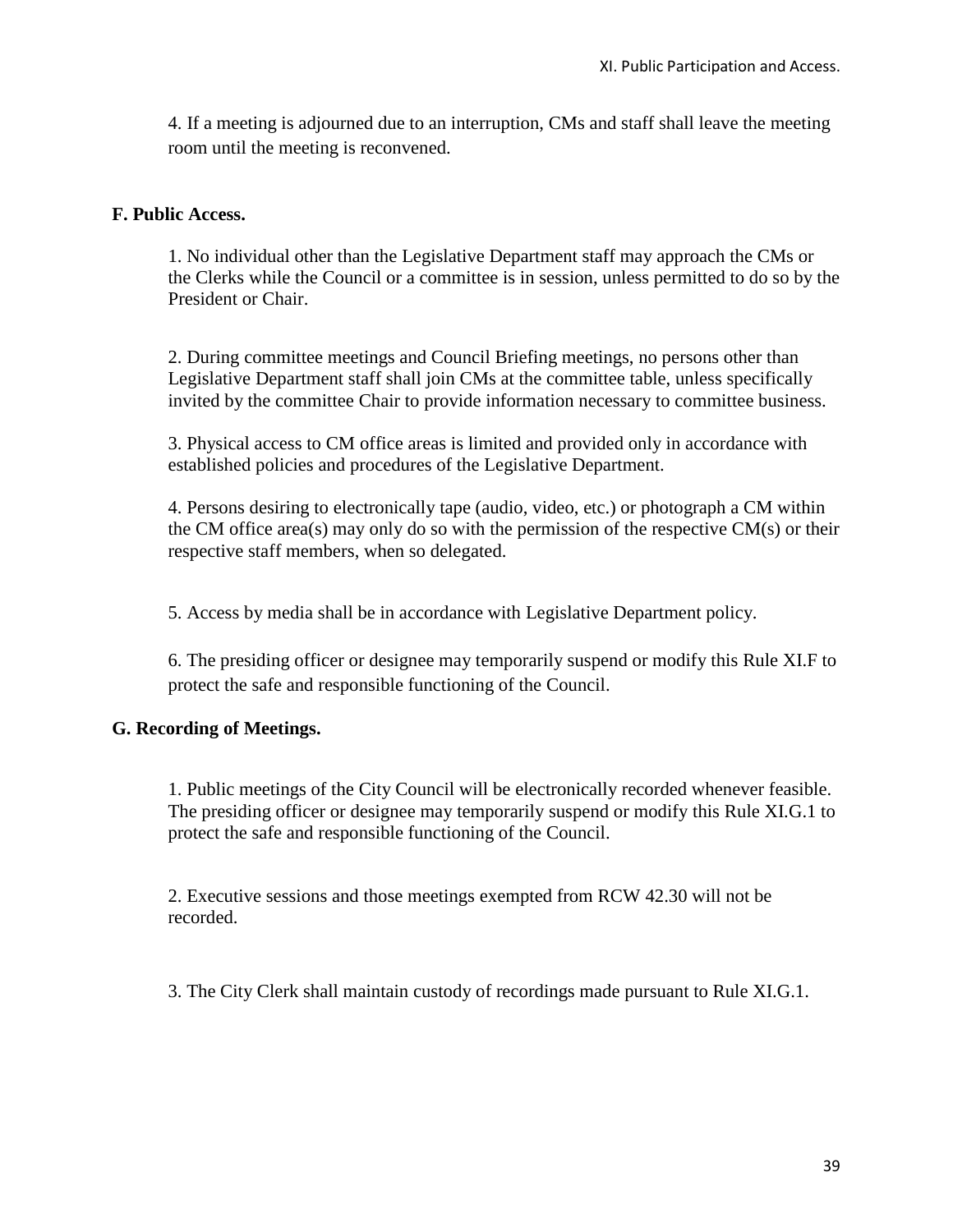#### **H. Equal Access and Participation - Requests for Reasonable Accommodation.**

1. Assistive listening devices will be available in the Council Chamber during all meetings of the Council and its committees, and in other rooms or places where the Council meets and where Council proceedings are broadcast, to enable persons with disabilities to attend all public City Council meetings.

2. In addition, upon request, reasonable efforts to make additional accommodation not addressed by the available assistive listening devices will be made to enable persons with disabilities to attend all public City Council meetings.

3. Because a request for additional accommodation may require sufficient lead time to respond, the request should be made at the earliest possible opportunity.

4. Any individual wishing to request assistive listening devices, printed materials, or services or other reasonable accommodation should do so prior to the meeting in question by directing the request to the Office of the City Clerk.

5. Legislative Department staff will evaluate all requests and make accommodations that are reasonable under all the circumstances.

#### **I. Use of the Council Chamber.**

1. Council business has priority over other uses of the Council Chamber.

2. Other uses of the Council Chamber shall be in accordance with Legislative Department policy.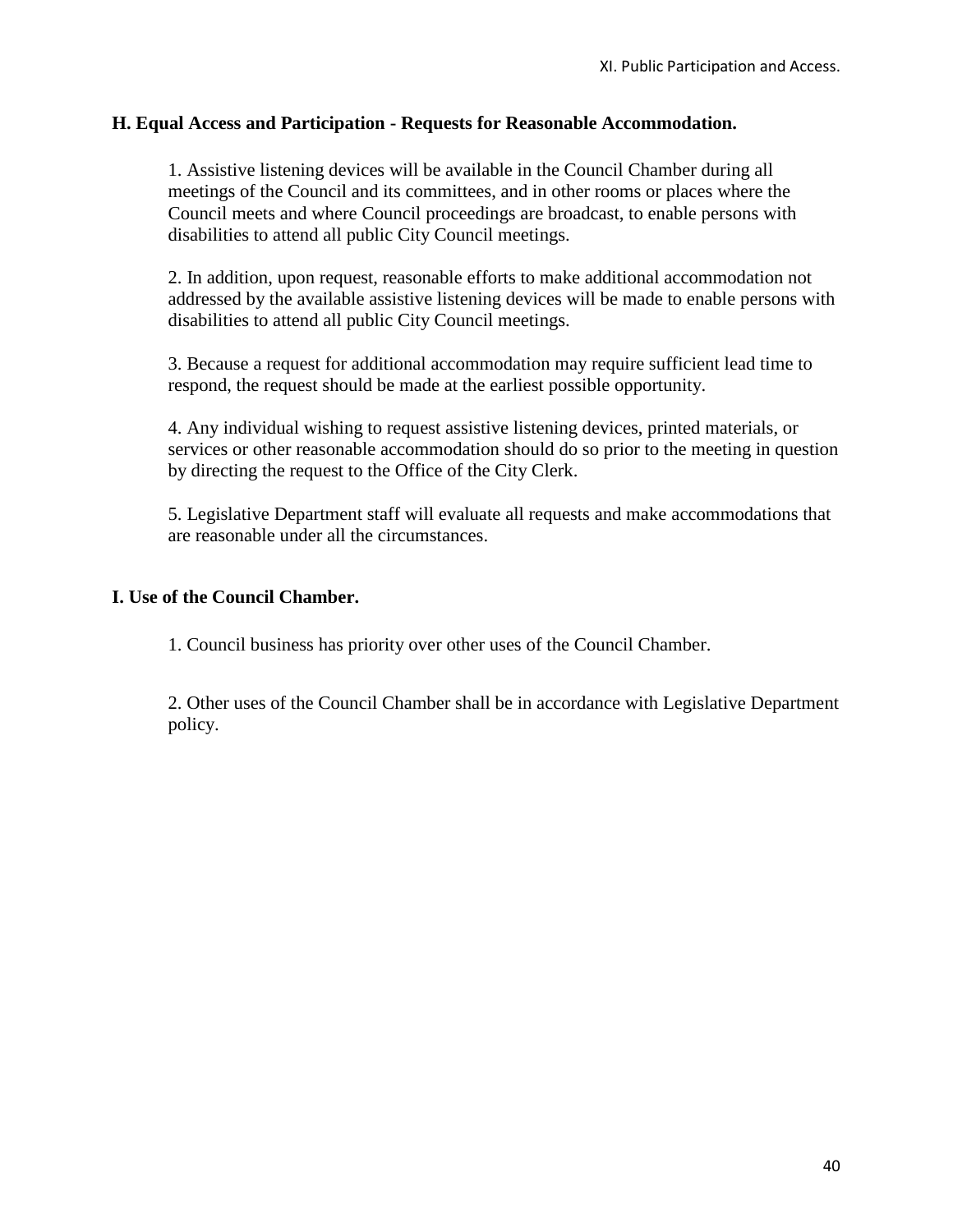# **XII. ALTERATION OF GENERAL RULES AND PROCEDURES**

#### **A. Suspension.**

1. A rule or procedure not listed in Rule XII.A.2 may be temporarily suspended:

a. If a CM requests suspension and no objection is offered; or

b. In open session upon a two-thirds vote.

Any rule or procedure so suspended shall be announced by the presiding officer, after which the Full Council or committee shall proceed accordingly.

2. The following rules or procedures established by this document may not be suspended:

a. This Rule XII.A;

- b. Rule XII.B;
- c. Rule V.G.1.b;
- d. Rule X.F;
- e. Those required by Charter;
- f. Those required by the Seattle Municipal Code; and
- g. Those required by state law.

3. The City Clerk shall provide a guide for compliance with this Rule XI.A, which guide is attached as Appendix A to these Rules.

#### **B. Biennial Review.**

The President and the City Clerk shall conduct biennial reviews of the General Rules and Procedures of the Seattle City Council.

#### **C. Amendment.**

Amendments of these General Rules and Procedures shall be by majority vote of the CMs and, if applicable, pursuant to SMC 3.02.030.